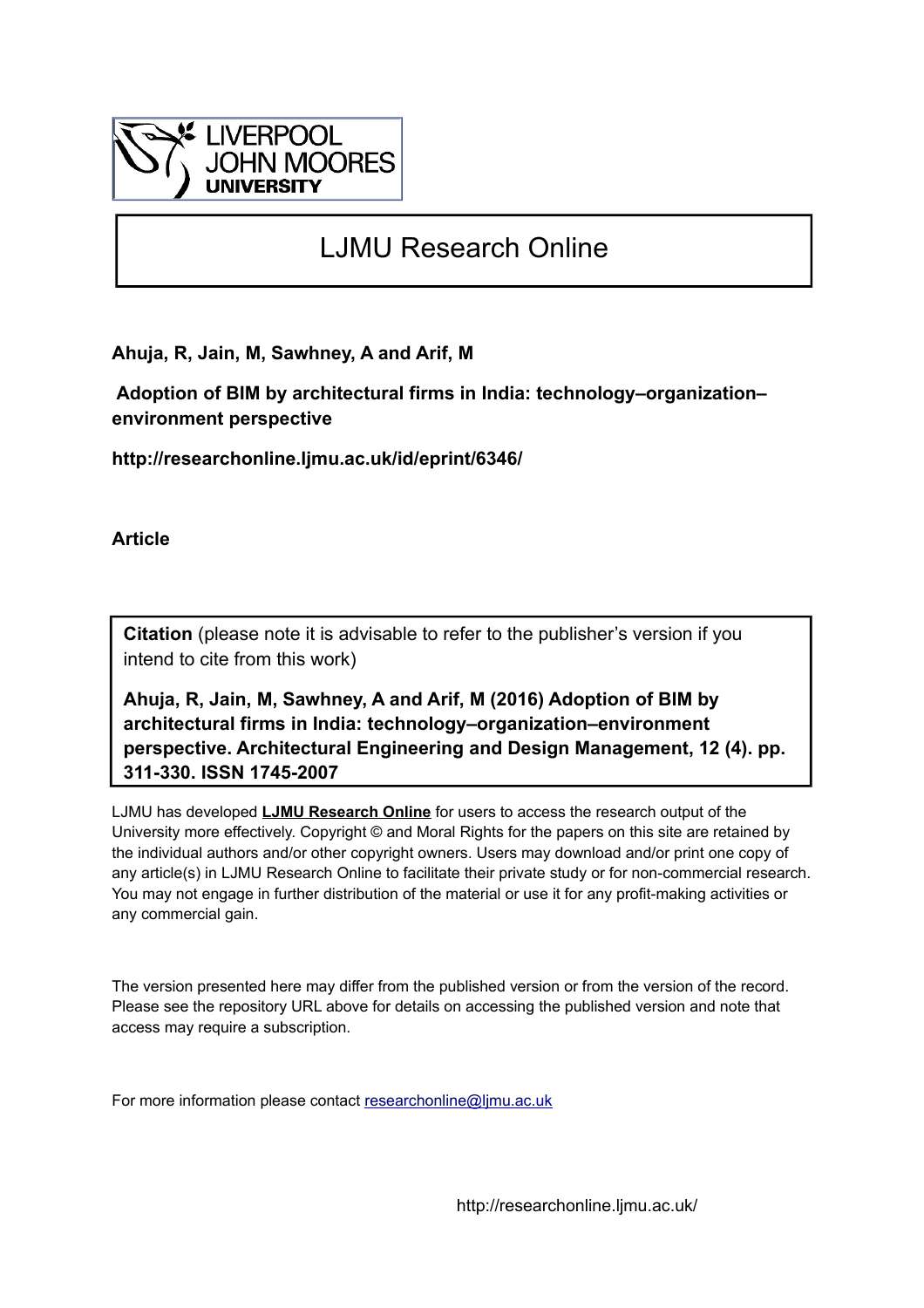# **Adoption of BIM by Architectural Firms in India: Technology-Organization-Environment Perspective**

**Abstract:** Building Information Modelling (BIM) is being heralded as a remarkable innovation in the built environment sector with expectations of lofty sector-wide improvements. Some countries have shown remarkable levels of uptake of BIM, along the way documenting some evidence of benefits stemming from BIM. However, countries like India and China are late entrants in the BIM adoption journey and are seeing a slower adoption rate. This study develops a model using the Technology–Organization– Environment framework to study the factors influencing BIM adoption by architectural firms in India and reasons for this slow adoption. The proposed model of BIM adoption is tested using Partial Least Square method against responses collected from 184 industry professionals based in India. Findings reveal that the adoption of BIM by Indian architectural firms is at the "experimentation" stage with variables such as expertise, trialability, and management support exhibiting a strong positive influence on BIM adoption. The study also explains the status of BIM adoption in India with the help of a multi-level social construct, which places the level of BIM adoption in India between the micro-and meso level of organizational scales. Similarities and dissimilarities with previous findings are discussed in the paper to highlight the findings of this study.

**Keywords**: Building Information Modelling (BIM); architectural firms; Partial Least Square; Technology-Organization-Environment framework; BIM adoption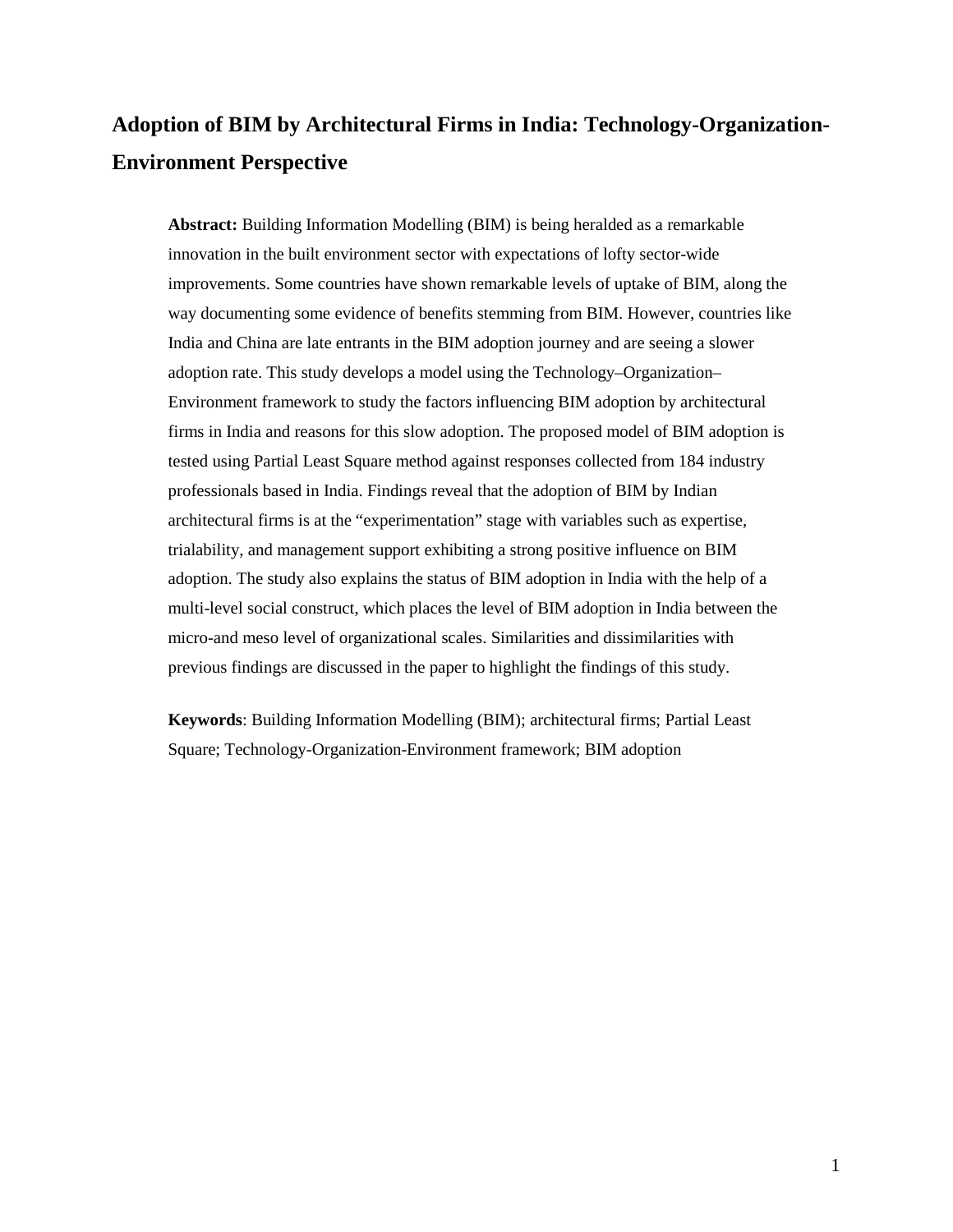#### **Introduction**

Building Information Modelling (BIM) is viewed as an "epochal transition" in design practice (Eastman, Teicholz, Sacks, & Liston, 2011). Roles and responsibilities of major stakeholders are changing due to the ongoing adoption of BIM (Sebastian, 2011). Broadly for the architecture profession three major shifts are happening: (1) architectural design-practices are changing; (2) design culture itself is changing; and (3) effort expended on non-value adding activities during design and analysis is reducing (Coates et al., 2010; Sawhney, 2014a). Architectural firms are among the first to adopt BIM (McGraw Hill Construction, 2014b; NBS, 2015). Design team initiation is the most common method of BIM adoption; reported at 58% in the US and 90% in the UK (McGraw Hill Construction, 2014b). A study by Elmualim and Gilder (2014) found that the design team and the client encourages innovation pertaining to application of BIM. Anecdotally there are reports that some specialty contractors were early adopters of BIM. Nevertheless, in most mature markets, BIM adoption has become much more pervasive with some countries reporting BIM adoption among contractors exceeding that by architects and designers. In countries where BIM usage is high, it has also become evident that from the initial "lonely" BIM the transition has either taken place or is taking place to a more collaborative or social form of BIM.

India is going through major urbanization and economic development. There are estimates that India will build 700 to 900 million square meters of residential and commercial space annually for the next decade or so (McKinsey Global Institute, 2010). With this expected volume of construction, the Indian Architecture, Engineering and Construction (AEC) sector is poised to play a significant role. Clearly, the architectural organizations in India need to gear up to this challenge that will require architectural firms to embrace modern and efficient methods of design, collaboration and documentation. With this background, architects in India cannot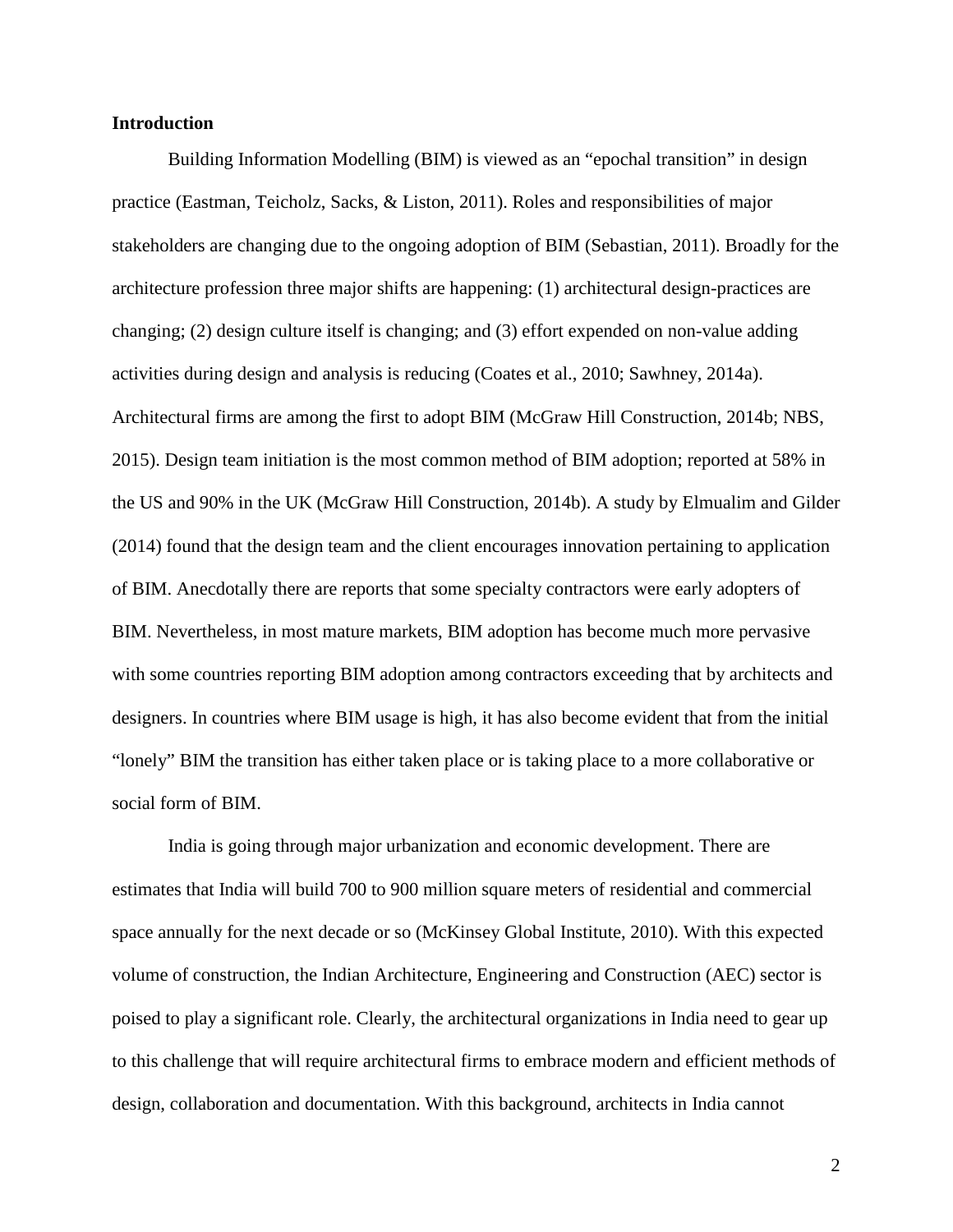overlook the use of BIM. Research conducted by Arayici et al. (2011b); Navendren, Manu, Shelbourn, and Mahamadu (2014); Ramilo and Embi (2014) has shown that BIM adoption yields efficiency gains, helps elimination of waste and generates value in small and medium architectural firms.

The authors undertook a study to understand adoption of BIM by Indian architectural firms with the hope that these findings will help determine similarities in BIM adoption amongst other emerging nations and to find similarities (and dissimilarities) in the BIM adoption journey between mature and less mature markets. Therefore, it is important to answer the following in the Indian context. The research questions, which this study aims to answer, are:

- Does a similar pattern of BIM adoption journey exist in other less mature markets like India?
- Is the situation similar in developing economies who have been late entrants to the BIM adoption landscape (Xu, Feng, & Li, 2014)?
- Can BIM provide similar benefits to the architectural firms in India?

This research addresses the questions listed in this section by conducting a survey of Indian architectural organizations.

The rest of this article is structured as shown in [Figure 1](#page-4-0) below. First, there is discussion on literature related to BIM adoption and Technology –Organization- Environment (TOE) framework. Second, the research hypotheses are formulated and the structural model is developed. The study uses descriptive multi-level framework as proposed by Moum (2010) to understand the adoption and implementation of BIM within architectural firms in India. The study examines the role of project teams and their influences across organizational boundaries (Eastman et al., 2011) to promote an effective project-wide adoption of BIM. In doing this the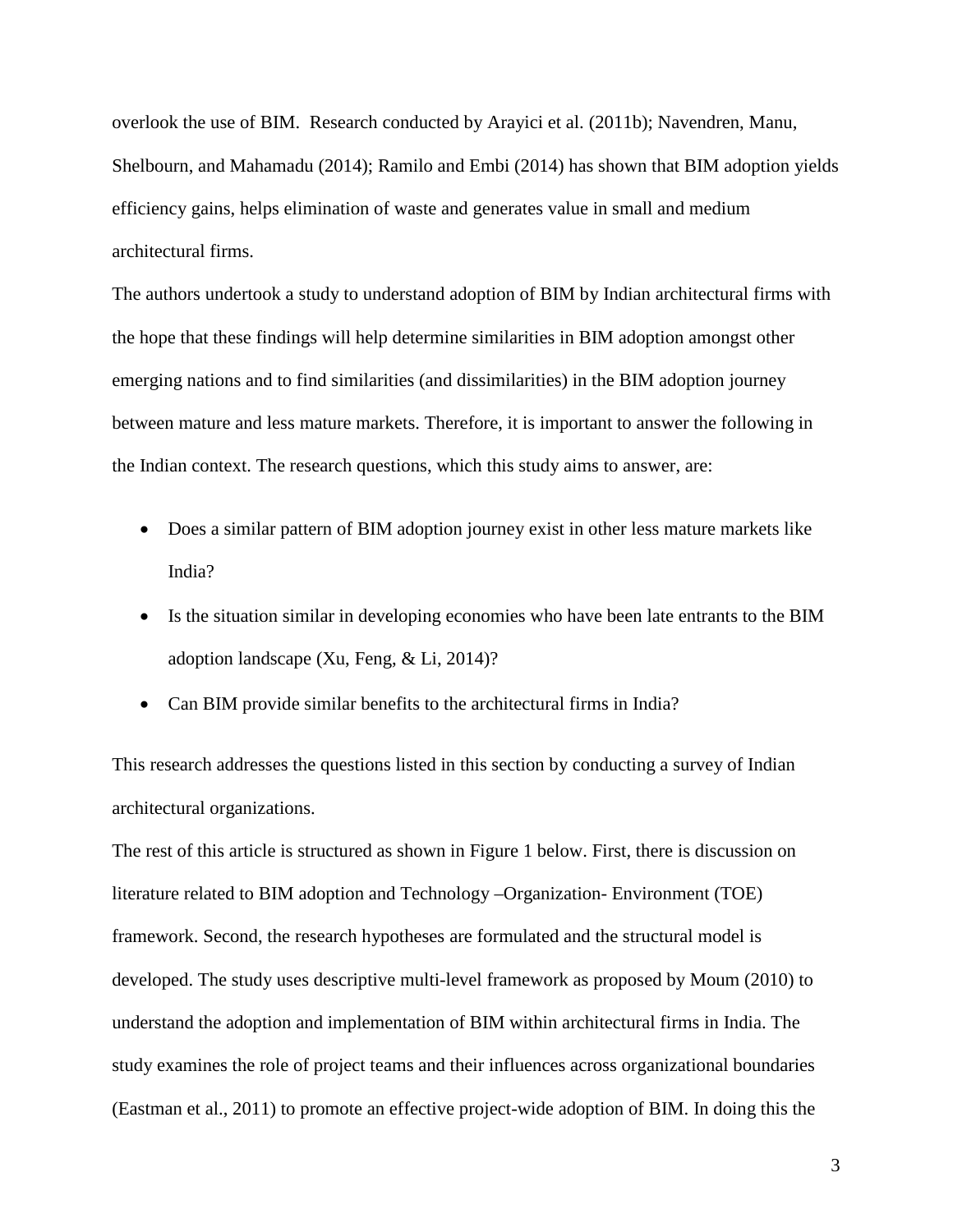study also examines macro, meso and micro level organizational scales (Succar, Sher, & Williams, 2012) to identify the enablers and inhibitors affecting BIM adoption in India. Next, the methodology (data collection and analysis) is outlined and the results of the data analysis are presented. Finally, the article concludes with a discussion of the implication of the study and possible topics of future research.



<span id="page-4-0"></span>Figure 1: Flow diagram showing research process

### **Literature Review**

In the last decade, BIM has received a lot of attention in both the practitioners' and researchers' community. A recent study found that between 2004 and 2014, 975 academic papers were published in the area of BIM (Yalcinkaya & Singh, 2015). The "what", "why" and "how' of BIM at the macro level has now been adequately addressed in the popular literature. An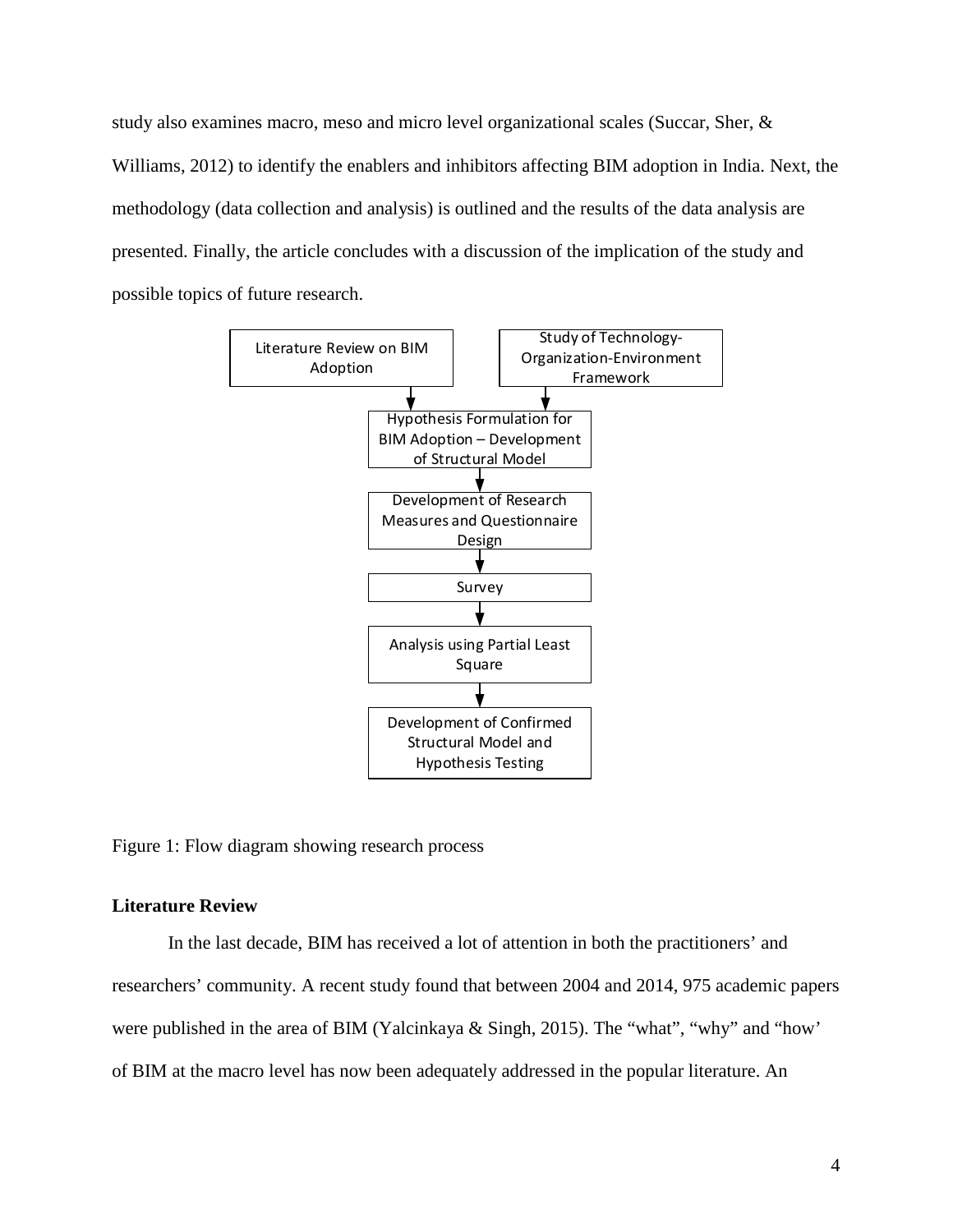authoritative information source for practitioners and scholars is the BIM handbook by Eastman et al. (2011). Annual surveys in mature markets with some global perspectives are now commonly available (McGraw Hill Construction, 2014a; NBS, 2015;Sawhney, 2014b) in the industry.

Perceived and actual benefits of BIM implementation on projects have been investigated and documented in popular literature within the research and professional communities. BIM has been portrayed as a 'change agent' with benefits including added value to clients (McGraw Hill Construction, 2014b); increased quality of communication and information flow (Mahalingam, Yadav, & Varaprasad, 2015; Sacks, Koskela, Dave, & Owen, 2010); enhanced visualization (Forgues, Staub-french, Tahrani, & Poirier, 2014); design error reduction (Love, Edwards, Han, & Goh, 2011); collaboration in design and construction (Sacks et al., 2010); reduction in variation and cycle times (Ahuja, Sawhney, & Arif, 2014); improved design coordination (Hooper & Ekholm, 2010) and accurate quantity estimation (Sabol, 2008). The McGraw Hill Construction (2014a) states that BIM helps to reduce rework and clashes, improve productivity and reduce overall project duration.

With the help of Latent Semantic Analysis technique Yalcinkaya and Singh (2015) have traced a timeline of research activities in BIM and demonstrated that research focused upon implementation and adoption of BIM is the most trending principal area of interest. While the importance and benefits of BIM adoption have been documented (Barlish & Sullivan, 2012), the extant literature has tended to provide limited importance to the study of inhibitors and facilitators of BIM adoption in the architectural fraternity from regions where adoption remains low.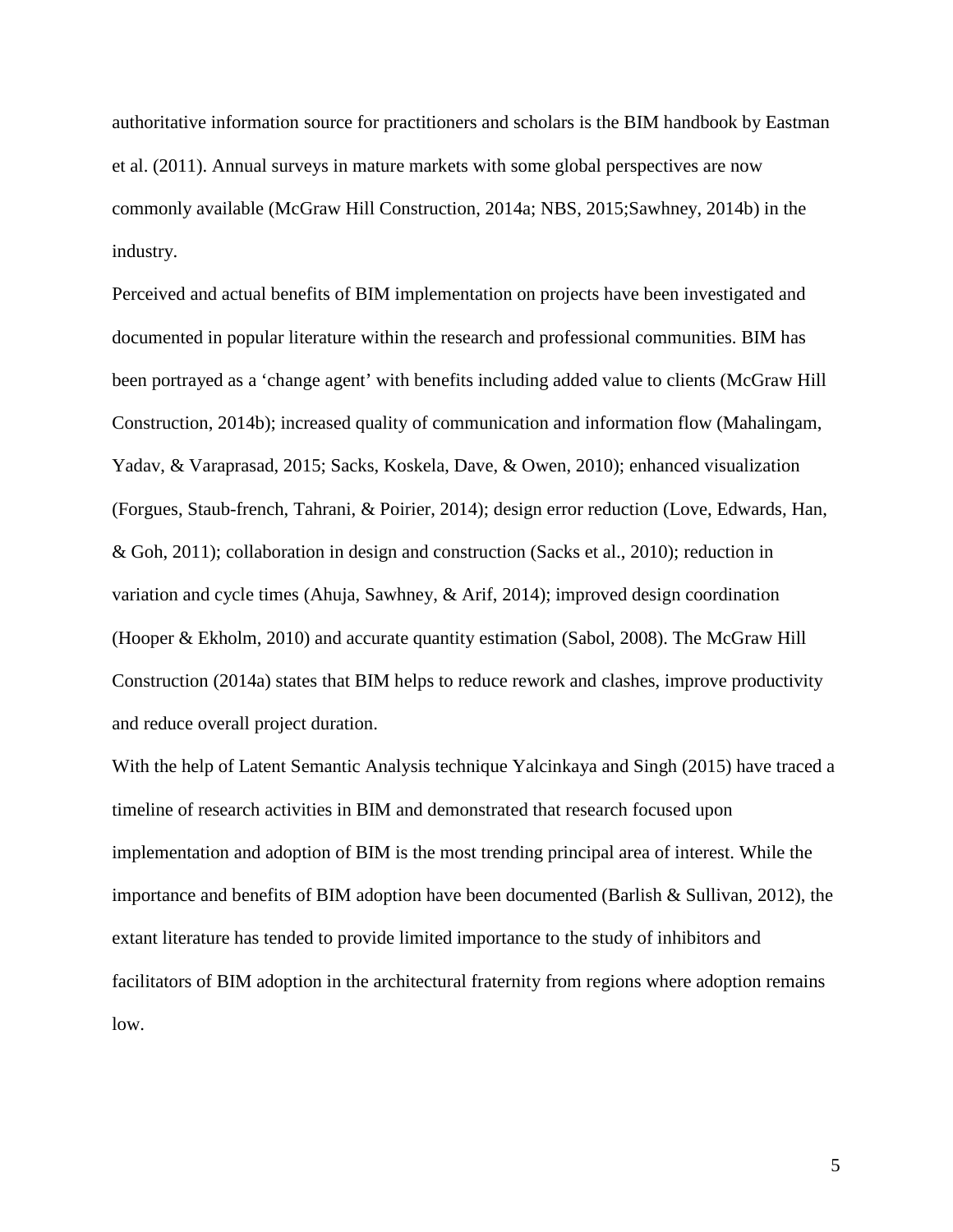Miettinen and Paavola (2014) state that BIM needs to be analysed as a multidimensional, historically evolving and a complex phenomenon. Challenges faced during the process of implementing new technology and presence of unidentified risk factors can reduce the expected performance (Chien, Wu, & Huang, 2014). These risk factors if identified, understood and analysed at an earlier stage, can allow BIM users to adopt and implement BIM successfully (Chien et al., 2014).

Past research shows that BIM adoption can be enhanced and accelerated with the help of a welldefined tool to facilitate BIM adoption. Various factors affecting BIM adoption have also been identified which can be grouped into two main areas: technical and functional requirements, and non-technical strategic issues (Gu & London, 2010). Another study while trying to understand adoption and use of BIM as the creation of actor networks, concludes that the possibility of increased BIM application on projects is well aligned with the character of the industrial context (Linderoth, 2010).

Recently Xu et al. (2014) have documented a summary of studies focused upon identification of factors influencing BIM adoption in various parts of the world. These studies provide a broad context of BIM adoption with limited or no focus on architectural firms. Previous studies investigating BIM adoption and implementation have so far been generic in nature and have not conducted in-depth exploration of challenges being faced by specific disciplines (Navendren et al., 2014). However, a few studies are available that investigate BIM adoption specifically in the context of design firms. A review of literature by Son, Lee, and Kim (2015) reveals an empirical study that identifies the factors that facilitate adoption of BIM among architects. However, this study is limited to the identification of facilitators and does not focus on inhibitors to adoption. To succeed in BIM implementation, the complexity of BIM requirements, customers'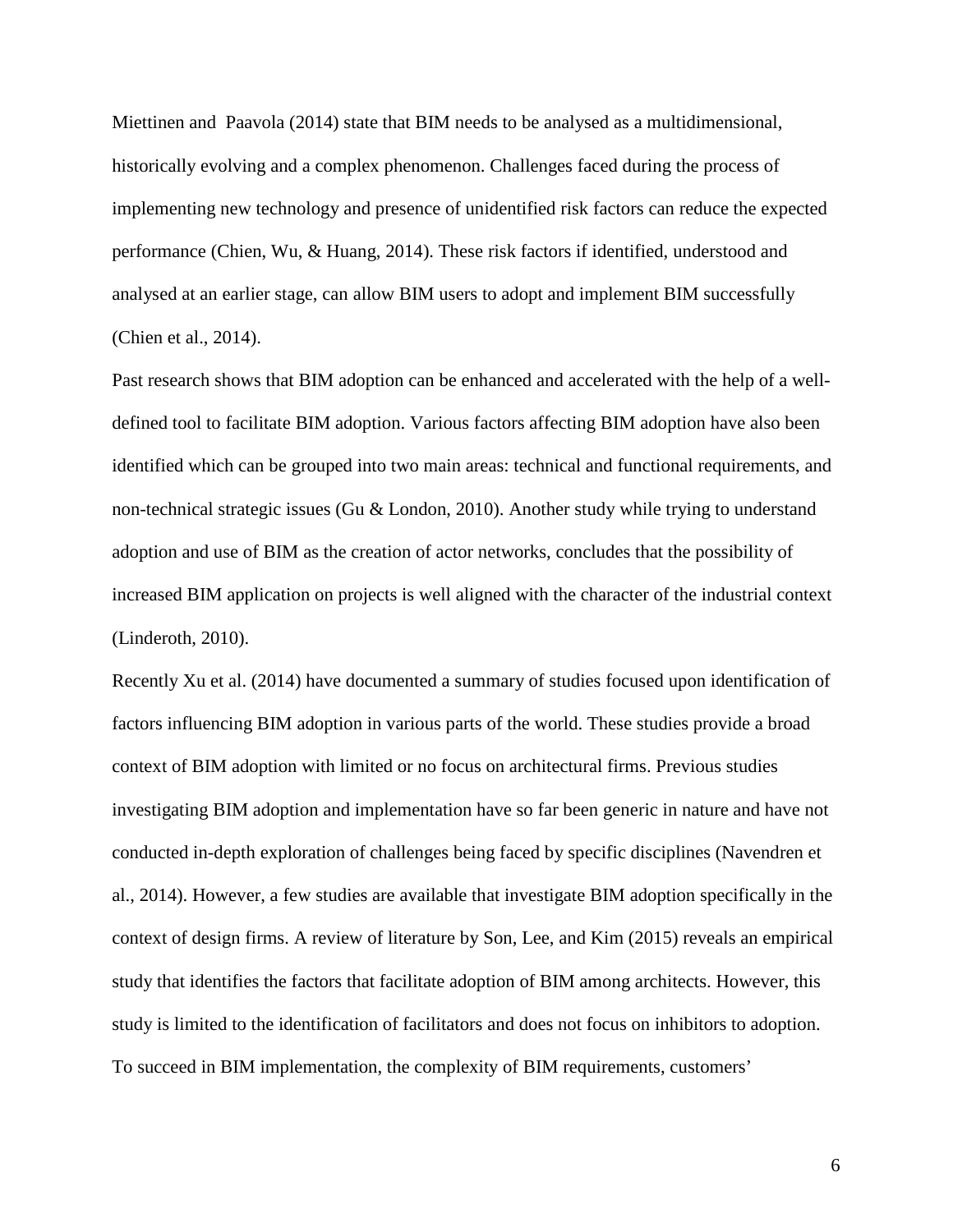expectations, social aspects, company's own organizational context, information and communication technologies have to be taken into consideration (Tulenheimo, 2015). Another broader study reveals that advancement of new digital innovations has the potential to improve design productivity dramatically. However, the major hindrance to the adoption process of these technologies is caused by the existence of technical and organizational barriers (Ramilo & Embi, 2014).

Adoption of BIM among Malaysian architects has been reported as very low with no clear identification of barriers that organizations are facing towards adoption (Mohd-Nor & Grant, 2014). In the UK context, several studies have been conducted to assess the adoption of BIM within architectural firms. Arayici et al. (2011a), (2011b) and Coates et al. (2010) studied adoption of BIM by a small architectural firm with a socio-technical view and documented gains in efficiency experienced by the firm. Qualitative research through semi-structured interviews to identify implementation challenges faced by ten UK design firms reported that these firms face technology related, project related, cost related and training related challenges (Navendren et al., 2014). It is not clear whether similar challenges are being reported by other architectural firms in UK or other markets. Also given that the rate of BIM adoption varies globally, with India standing amongst the lowest with just 10-18% BIM adoption rate as compared to 71% users of BIM in United states alone (Sawhney, 2014a), it might be inappropriate to apply the previous findings to the Indian context. Although the past research reports lack of expertise, complexity of BIM, resistance to explore new technology, lack of support from owners and other trade partners, reluctance to change the traditional practice, and uncertainty about BIM platform as the main reasons for not using BIM in India, these findings have not been validated (Khemlani, 2012; Kumar & Mukherjee, 2009; Sawhney, 2014b). Thus, it is imperative to study how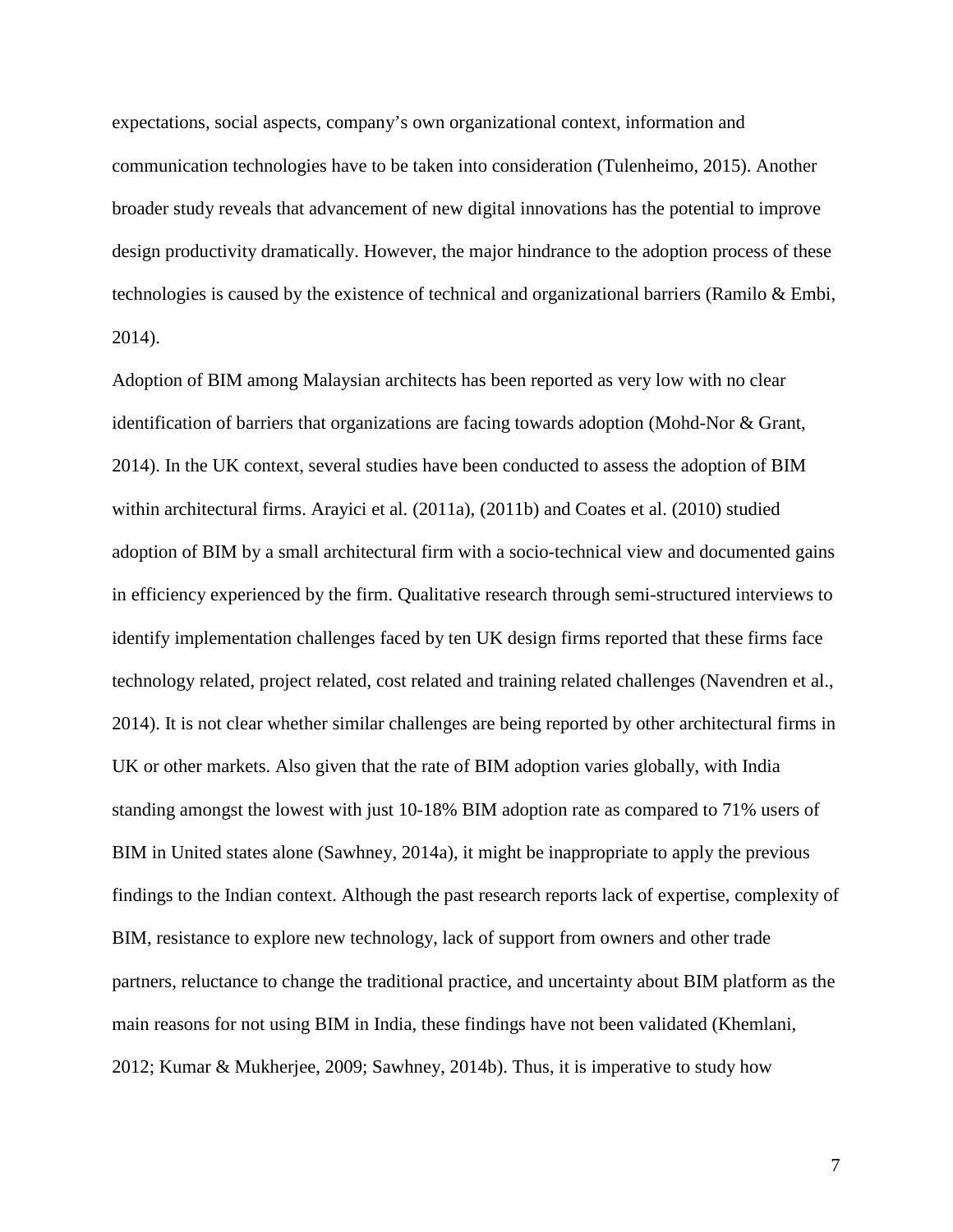different factors can either encourage or prevent BIM adoption in the Indian AEC sector especially among architectural firms. In order to address the above aforementioned gaps, the current research empirically examines the factors affecting BIM adoption in India within the architectural community. Currently no study focuses on studying the organization wide adoption factors for BIM using the TOE framework in India. The research specifically employs the TOE (Tornatzky & Fleischer, 1990) framework to identify the drivers and inhibitors of BIM adoption in India and to investigate the technological, organizational and environmental factors which affect architects' adoption behaviour towards BIM.

#### **Technology-Organization-Environment (TOE) Framework**

The TOE framework identifies technology, organization and environment as the three sets of contextual factors by which an organization adopts innovations (Carnaghan & Klassen, 2007). The TOE framework has a solid theoretical basis, strong empirical support & has been applied to study adoption of technological innovations (Oliveira & Martins, 2011). [Figure 2](#page-9-0) shows the TOE framework as proposed by Tornatzky and Fleischer (1990). In order to identify the constructs within TOE framework for this research, a literature review of technology adoption in small firms was conducted which ultimately led to identification of various factors that may influence the BIM adoption decision of architectural firms in India. The internal/external technologies connected to the firm describe the technological context; the descriptive attributes of the firm describe the organizational context and environmental characteristics include the industry, competitors, suppliers and government (Jain, Le, Lin, & Cheng, 2011). Our research examines the influence of complexity, compatibility, and trialability in technological context (Doolin & Al Haj Ali, 2008; Lin & Lin, 2008; Mirchandani & Motwani, 2001; Premkumar & Roberts, 1999; Ramdani, Kawalek, & Lorenzo, 2009; Roberts & Pick,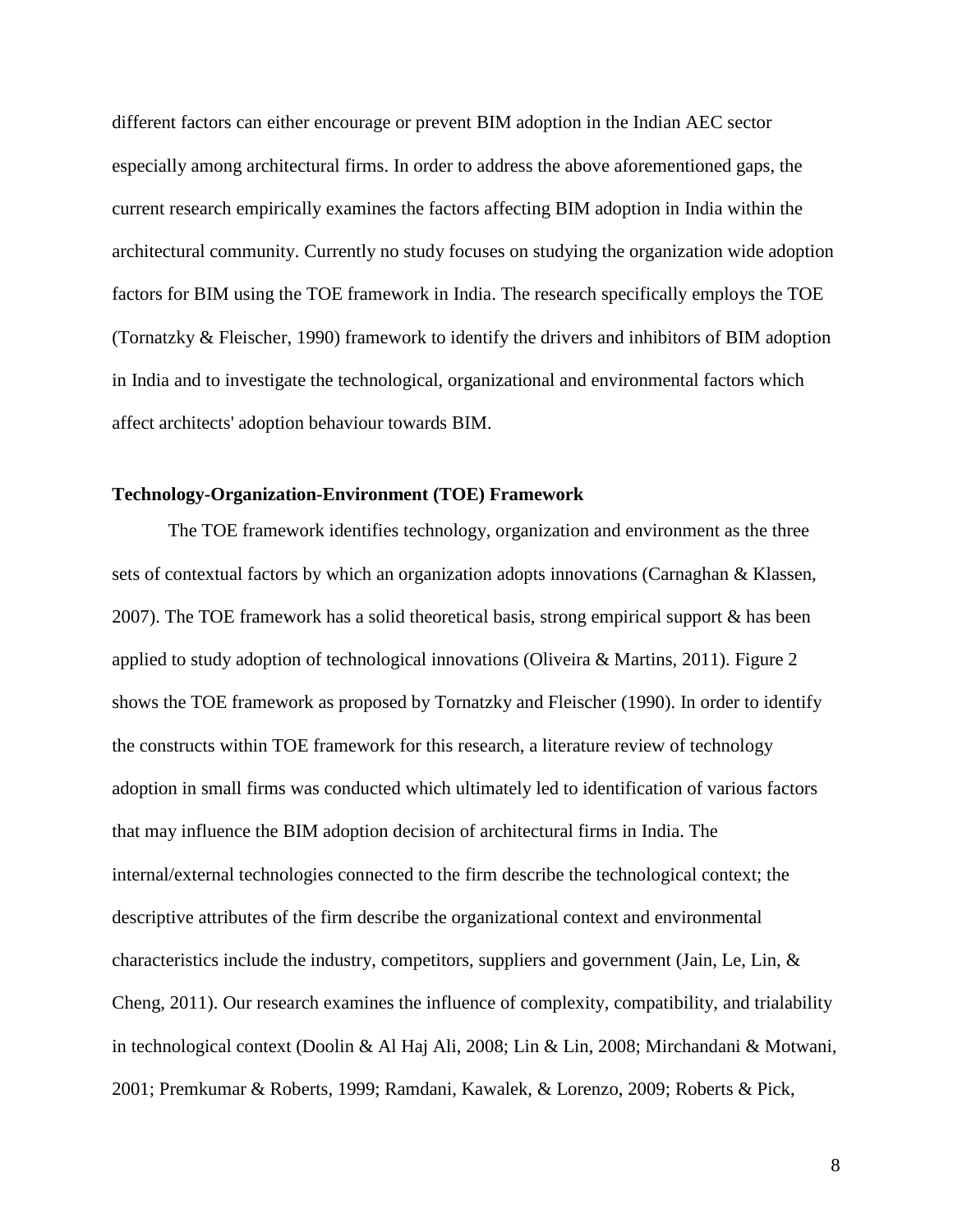2004; Srinivasan, Lilien, & Rangaswamy, 2002; Zhu, Kraemer, & Xu, 2003); top management support, perceived financial cost and BIM expertise in organizational context (Al-Qirim, 2007; Balocco, Mogre, & Toletti, 2009; Doolin & Al Haj Ali, 2008; Grover, 1993; Huang, Janz, & Frolick, 2008; Kuan & Chau, 2001; Lin & Lin, 2008; Moore & Benbasat, 1991; Premkumar & Roberts, 1999; Zhu & Kraemer, 2005); and client requirements and trade partner readiness in environmental context (Al-Qirim, 2007; Doolin & Al Haj Ali, 2008; Lin & Lin, 2008; Premkumar & Roberts, 1999; Ramdani et al., 2009; Zhu et al., 2003)



<span id="page-9-0"></span>Figure 2: TOE Framework (Tornatzky & Fleischer, 1990)

In the current research, TOE framework has been used for investigating the factors affecting BIM adoption among architectural firms in India. As BIM processes require organization wide adoption (including adoption in the project delivery network) and as this research focuses on studying the BIM adoption among architecture firms (and not individuals) an organizational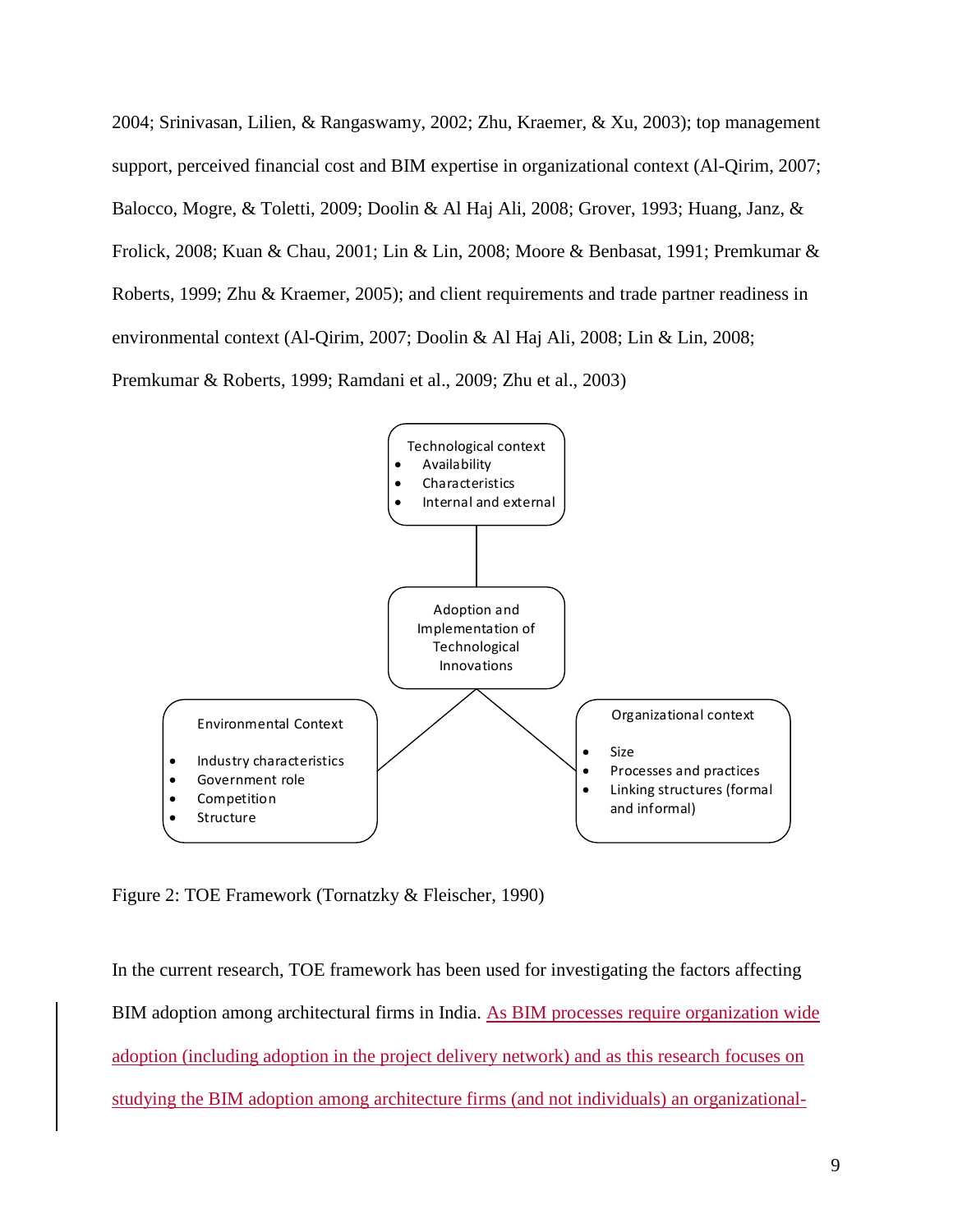level adoption theory is deemed suitable for the current research. In the past, studies have employed a number of innovation diffusion theories to study the adoption of technologies. Though Technology Adoption Model (TAM) is one of the most frequently used frameworks to study both individual and organizational level adoption, few scholars such as Oliveira and Martins (2011) have pointed that most of the theories such as Technology Adoption Model (TAM), Theory of Planned Behaviour (TPB), and Unified Theory of Acceptance and Use of Technology (UTAUT) are suitable to study adoption among individuals, while few others such as Diffusion of Innovations theory (Rogers, 1983), the Diffusion/Implementation model (Kwon & Zmud, 1987), the Tri-Core model (Swanson, 1994) and TOE framework are appropriate to study organizational level adoption. However, these theories, except TOE focus on different stages of adoption and the adoption process at different levels in an organization and are thus too broad for the scope of the current research. This study adopts the more compact TOE framework. Evidence of TOE based empirical research can be consistently seen in the research areas of information technology and commerce (Jain et al., 2011; Lin & Lin, 2008; Xu, Zhu, & Gibbs, 2004; Zhu & Kraemer, 2005). The current research adopts the TOE framework to map the trajectory of BIM adoption among Indian architectural firms. The study is built on the conjectural and empirical evidence available on the use of the TOE framework in innovation adoption.

# **Hypotheses Formulation**

Using the TOE framework, following hypotheses were formulated and the proposed structural model was developed which was then tested and validated: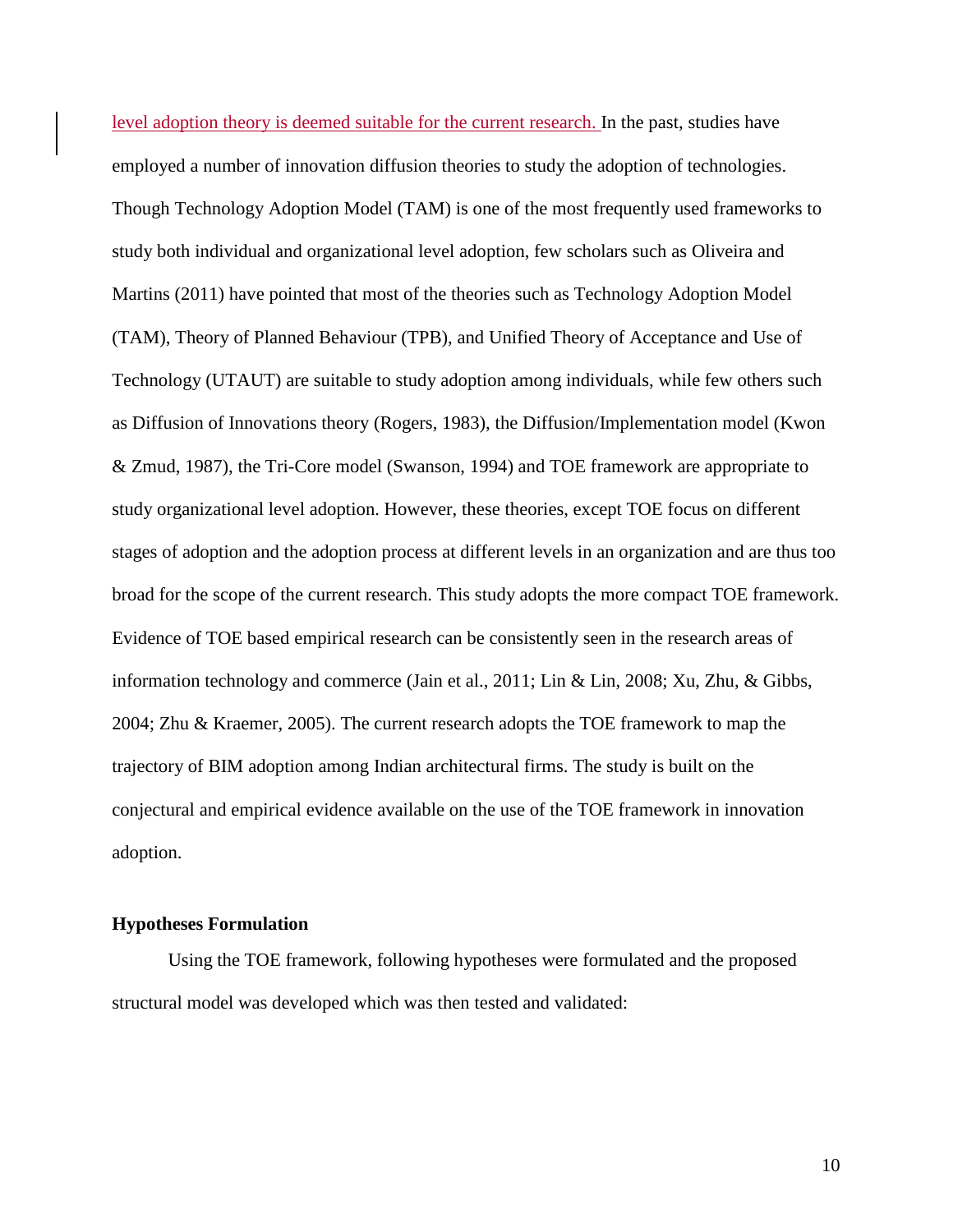### *Complexity*

As described by Kumar and Swaminathan (2003), an innovation which is relatively difficult to understand and use, is defined as complex. Studies reveal BIM as a complex process (Howard & Björk, 2008; Tse, Wong, & Wong, 2005). Studies conducted in 2007 in the US and Europe found that the existing BIM software is too complex to be used by most project team members (Gilligan & Kunz, 2007; Howard & Björk, 2008). Existing literature on innovation diffusion has shown that the rate of adoption decreases with the increase in implementation complexity of an innovation (Howard & Björk, 2008; Kunz, J. and Fischer, 2007; Newton & Chileshe, 2012; Russell & Hoag, 2004). That is, there is increased possibility of adoption if innovation is less complicated and is easy to use. Because of this, we hypothesize:

• H1: Complexity negatively affects BIM adoption

### *Compatibility*

The degree of consistency and adaptability of a new innovation within an organization's existing operating procedures, needs, beliefs and values, and past experiences has been defined as being compatible (Rogers, 2003). Increased compatibility between existing policy and technology of an organization is positively correlated with the rate of innovation adoption (Rogers, 2003). In the past research it has also been observed that new technology can bring significant changes to current work practices and organizations are resistant to such change (Premkumar & Roberts, 1999). Compatibility and interoperability have been reported as major technology related barriers to BIM implementation (Azhar, Khalfan, & Maqsood, 2012). Thus, it is important that any changes related to BIM are compatible with an organization's existing norms and practices, failing which it is unlikely for BIM to become an integral part of the organization's process. Hence, we propose that: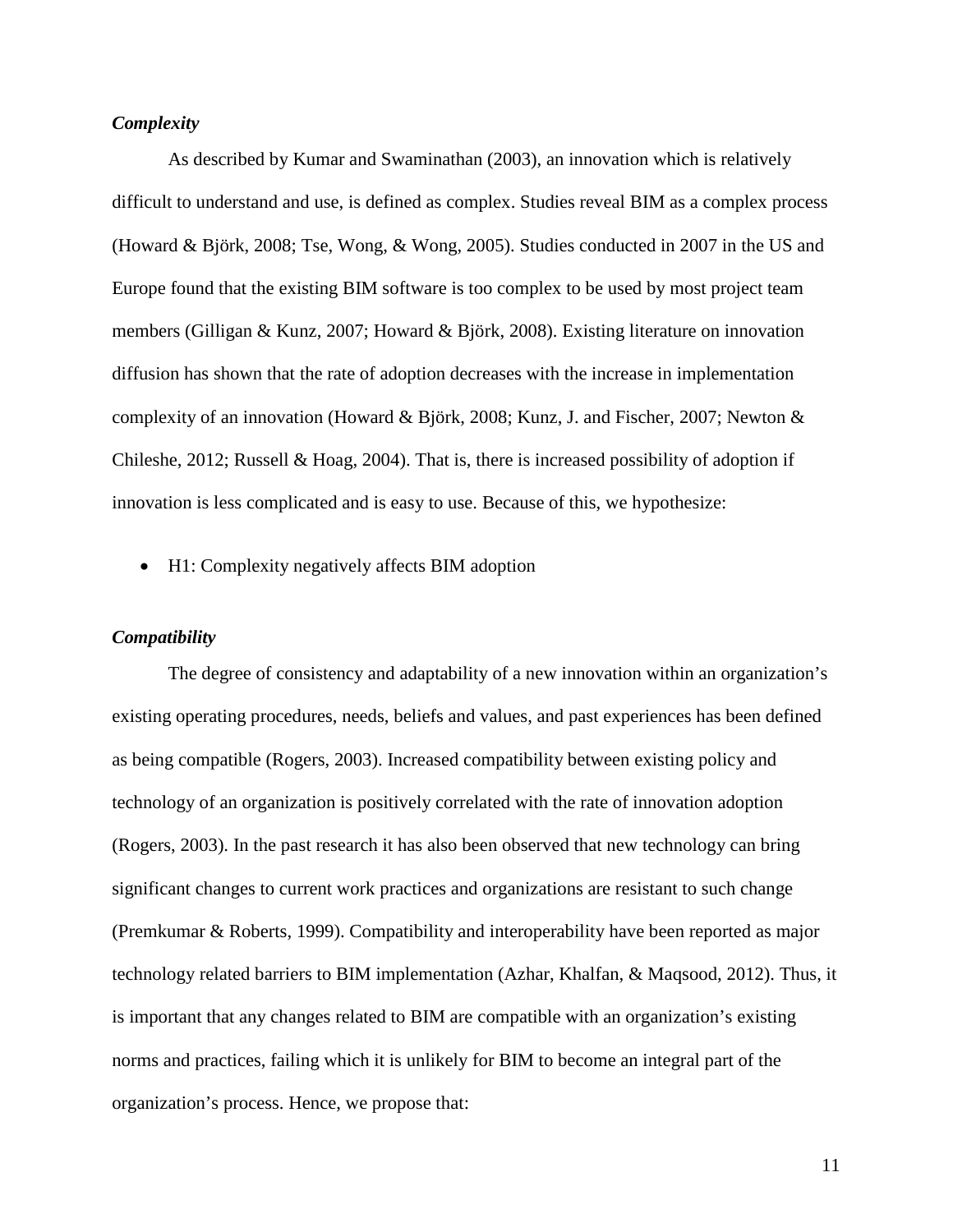• H2: Compatibility positively affects BIM adoption

#### *Trialability*

Degree of experimentation available with any new innovation on a limited basis is defined as trialability (Kumar & Swaminathan, 2003). An added advantage of trialability is the opportunity to examine different benefits of BIM without putting company's bottom line at risk (Panuwatwanich & Peansupap, 2013). Greater possibility of innovation trialability reduces uncertainty and tends to improve the rate of adoption. Therefore, we propose the following:

• H3: Trialability positively affects BIM adoption

#### *Top Management Support*

One of the most widely accepted conditions for innovation implementation is the support received from top management in an organization (Premkumar & Roberts, 1999). At the organizational level, it is crucial to ensure support from the top management for adoption of a new innovation (Arayici et al., 2011b; Linderoth, 2010; Xu et al., 2014). Greater encouragement from the top management leads to increased BIM adoption benefits (Cao et al., 2015; Gu & London, 2010; Xu et al., 2014). With the top management support, an organization can also ensure that appropriate changes in business processes shall be introduced for successful implementation. Because of this, we hypothesize:

• H4: Top management support positively affects BIM adoption

# *Perceived Cost*

BIM demands a high setup cost for initiating BIM implementation on architectural projects. The costs can be categorized into one time setup costs and general system-related costs.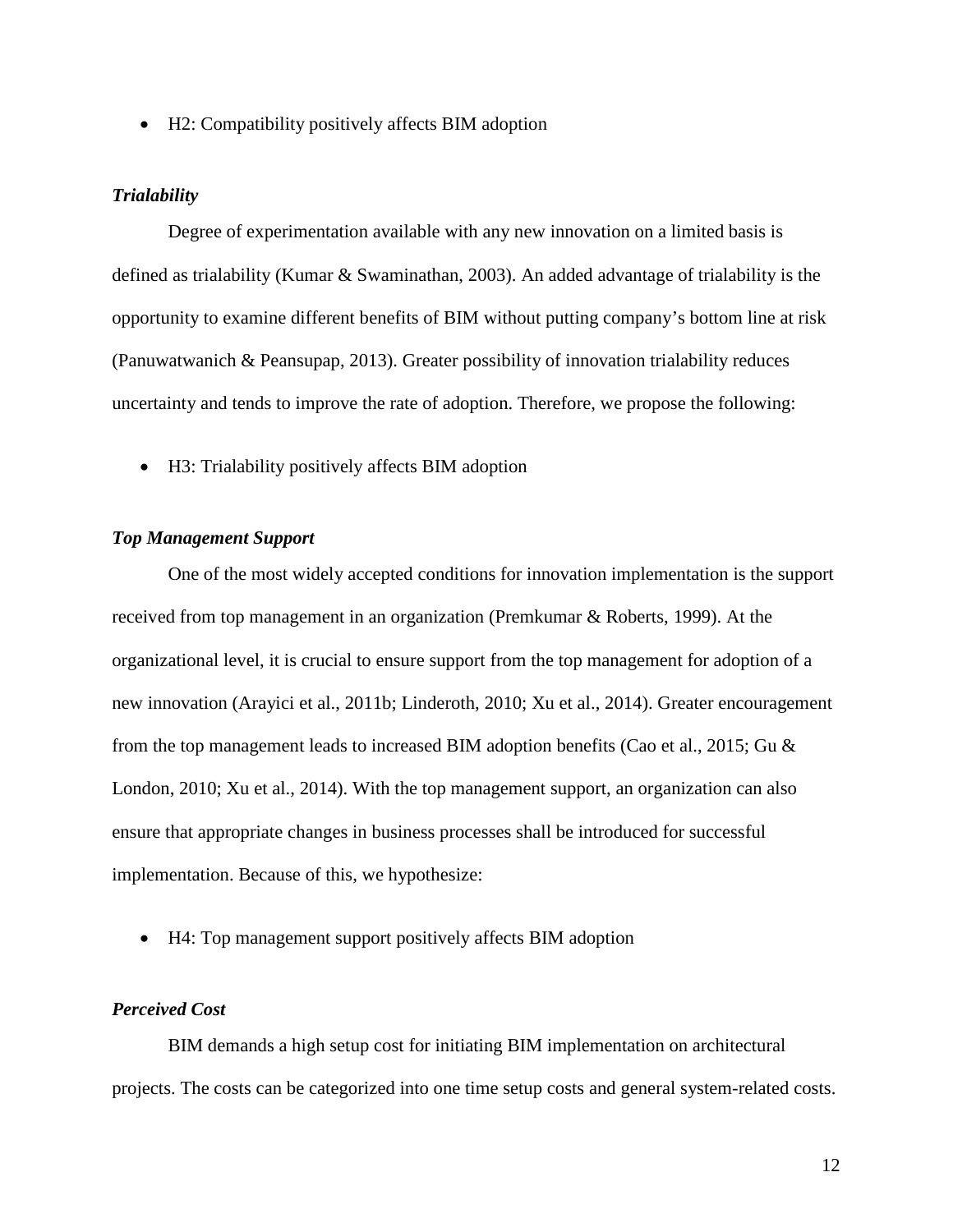All the expenses necessary for providing the technical and organizational solution formulates one time setup costs (Bouchbout & Alimazighi, 2008) whereas as all the expenses pertaining to the setting up the of system and preparing the organization for participation in the BIM environment is termed as the general system-related costs. It is observed that innovations with lower perceived financial cost, are more likely to be adopted by organizations. Hence, we propose that:

• H5: High perceived cost negatively affects BIM adoption

### *Expertise*

The availability of expertise can increase the level of innovation adoption. Expertise is believed to improve the firm's decision to implement technological innovation. Availability of appropriate Information Systems expertise can increase the inclination to adopt complex technological innovations (Crook & Kumar, 1998; Mcgowan & Madey, 1998). Empirical evidence suggests that firms with skilled and technological expert employees, have greater prospects of establishing e-business applications (Eastman et al., 2011; Lin & Lee, 2005) which suggests that highly specialized skills that are currently required, are relatively unique within the industry. Past research highlights that BIM knowledge of employees is an important adoption factor (Liu, Issa, & Olbina, 2010; Zakaria, Ali, Haron, Ponting, & Hamid, 2013). The firms with technically skilled employees are more likely to adopt BIM applications. We hypothesize that impact of expertise on BIM adoption decision is as follows**:**

• H6: BIM expertise positively affects BIM adoption

# *Trade Partner Readiness*

Grover (1993) has pointed out that partner relationships and competitive pressure are significant determinants of inter-organizational systems adoption and implementation.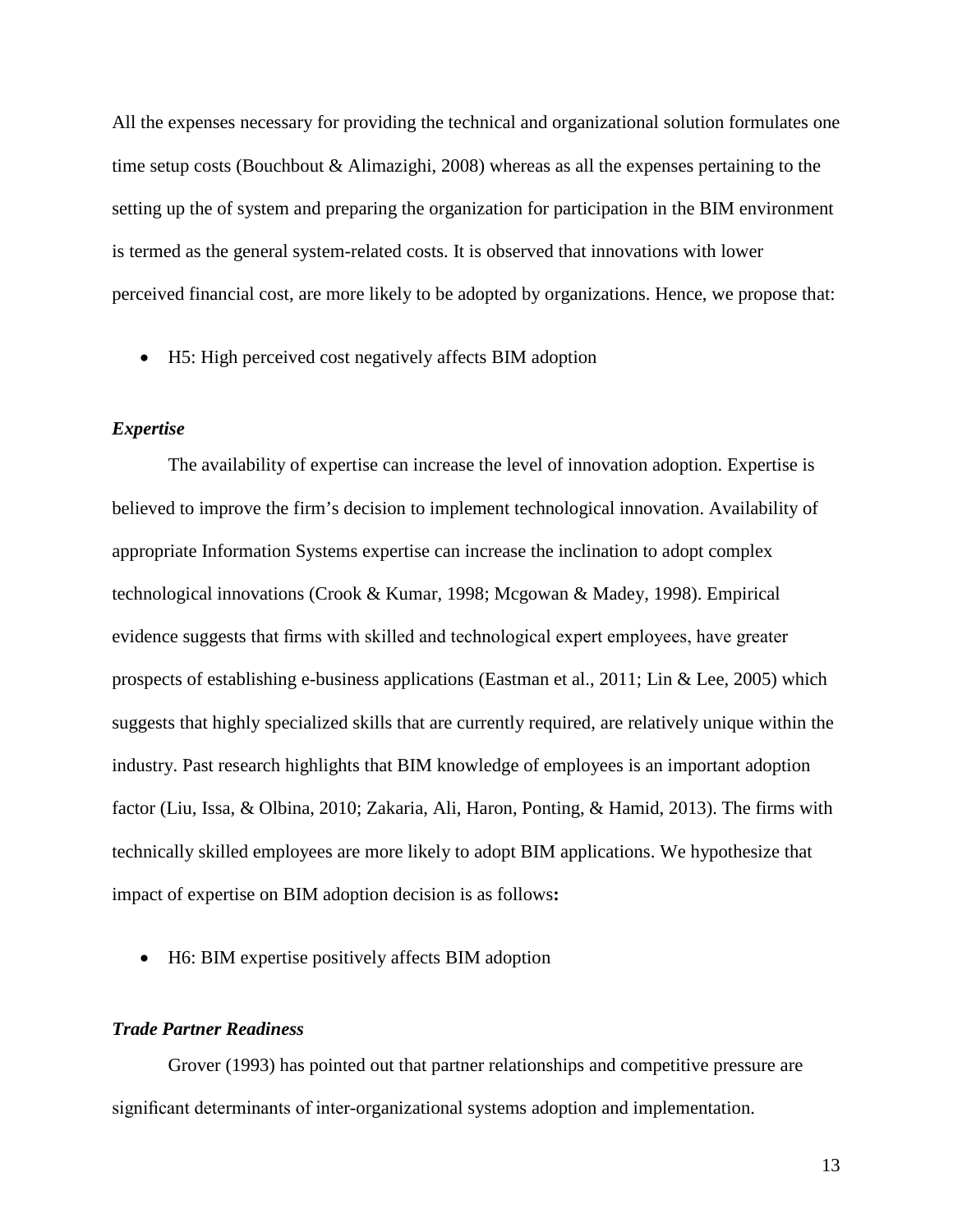Competitive pressure has long been recognized as an important impetus for adopting innovations (Kuan & Chau, 2001). More competitive pressure is believed to positively affect the rate of BIM adoption in India (Sawhney & Singhal, 2013; Sawhney, 2014b). The study by Liu et al. (2010) revealed that the influence from other cooperating parties had a huge impact on company's decision to adopt BIM. Because of this, we hypothesize:

• H7: Trade partner readiness positively affects BIM adoption

## *Client Requirements*

McGraw Hill Construction (2014) states that there is an increased and effective adoption of BIM when it is owner-driven and when project owner actively wants the project team to use BIM, and that the number of owners demanding BIM on their projects is growing worldwide (Mihindu & Arayici, 2008). The client-driven BIM mandate programs can enhance the rate of BIM adoption within architectural firms in India. Hence, we propose that:

• H8: Client requirements to implement BIM positively affects BIM adoption

### *Trust in Technology*

Technology trust is defined as 'the subjective probability by which organizations believe that the underlying technology infrastructure is capable of facilitating transactions according to their confident expectations' (Ratnasingam, Pavlou, & Tan, 2002). Trust measures pervasive perceptions about technology credibility. Trust has been a common issue deliberated in discourses of research and practice communities (Miettinen & Paavola, 2014). It is believed that successful implementation of BIM on construction projects will lead to trust in BIM processes and applications (Eastman et al., 2011). Hence, we propose the following: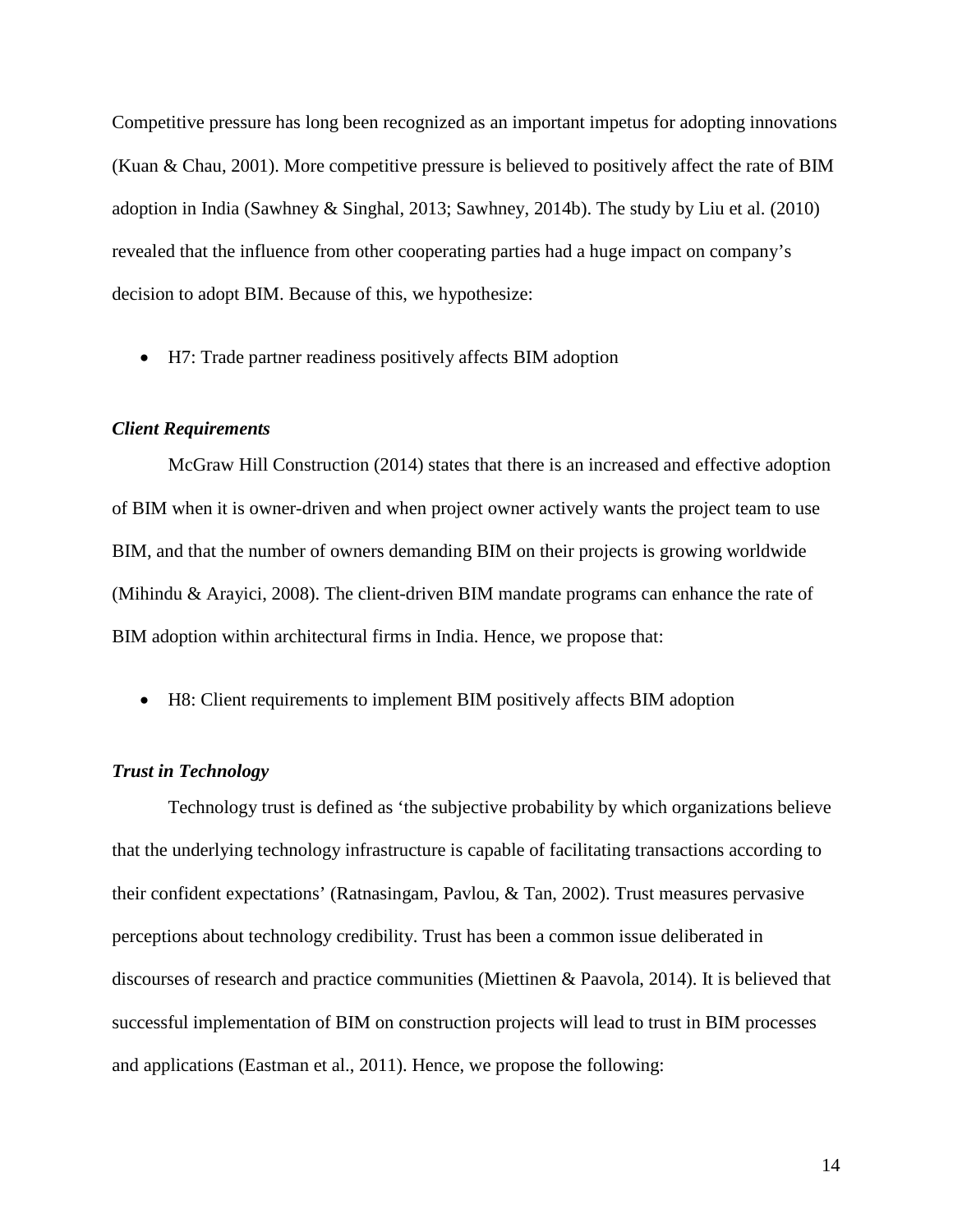• H9: BIM adoption leads to trust in technology

# *Performance*

Adopters of BIM believe that it helps in optimizing the time, cost and process efficiency. BIM has been identified as a lean process to coordinate, visualize information, facilitate communication and to extract accurate quantities for estimating and ordering materials (Sacks et al., 2010). Researchers envisage that an increased adoption of BIM throughout the construction industry will lead to better-perceived BIM performance. Hence, we hypothesize that:

• H10: BIM adoption leads to better perceived performance

# **Proposed Structural Model of BIM Adoption**

The proposed structural model is illustrated in [Figure 3](#page-16-0)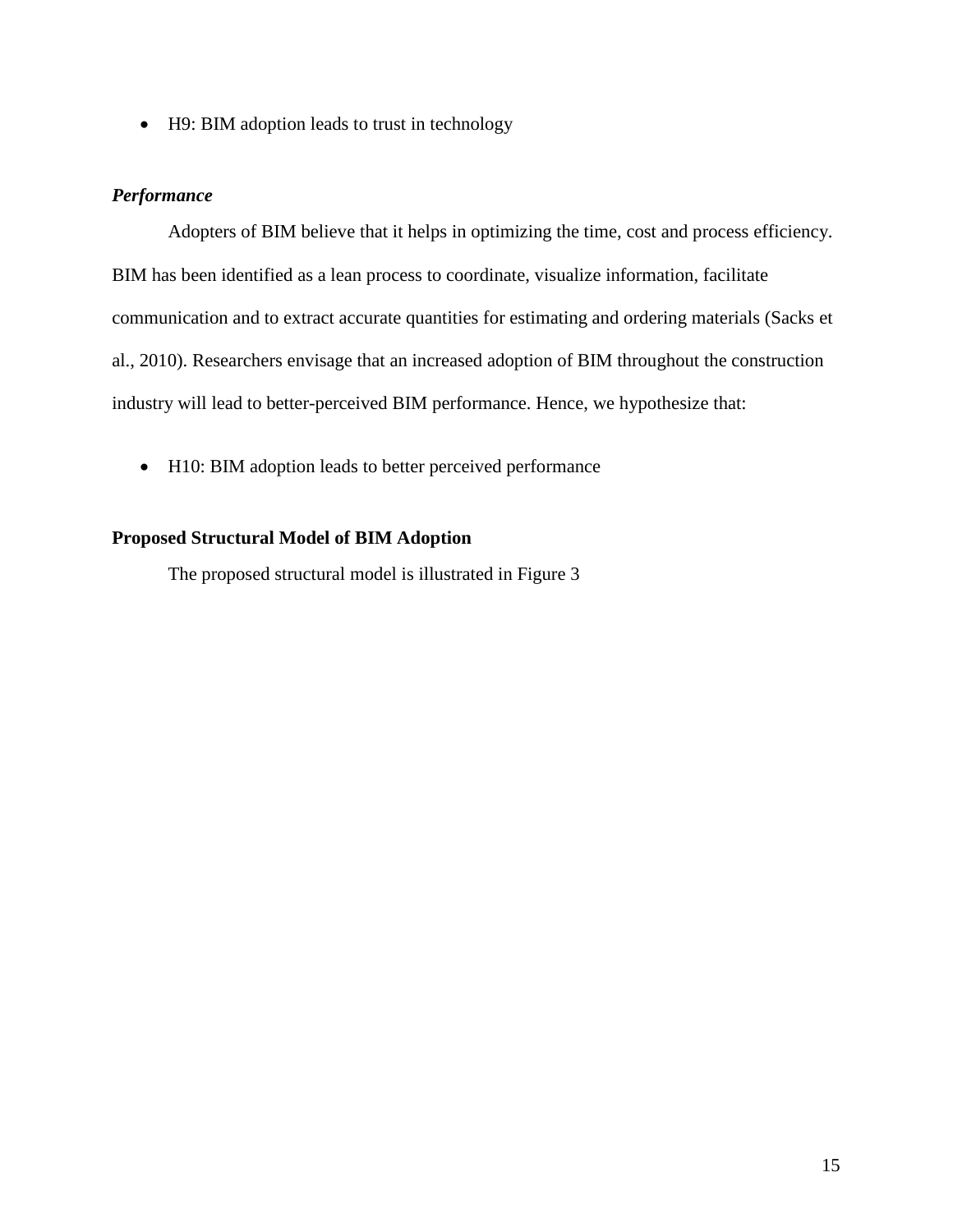

<span id="page-16-0"></span>Figure 3: Proposed Structural Model of BIM Adoption among Architectural Firms in India

Circles represent exogenous latent variables or independent variable, the bold circles (with double line type) represent endogenous latent variables or dependent variables and squares represent indicator variables or items. This structural model uses the items provided in Table 1.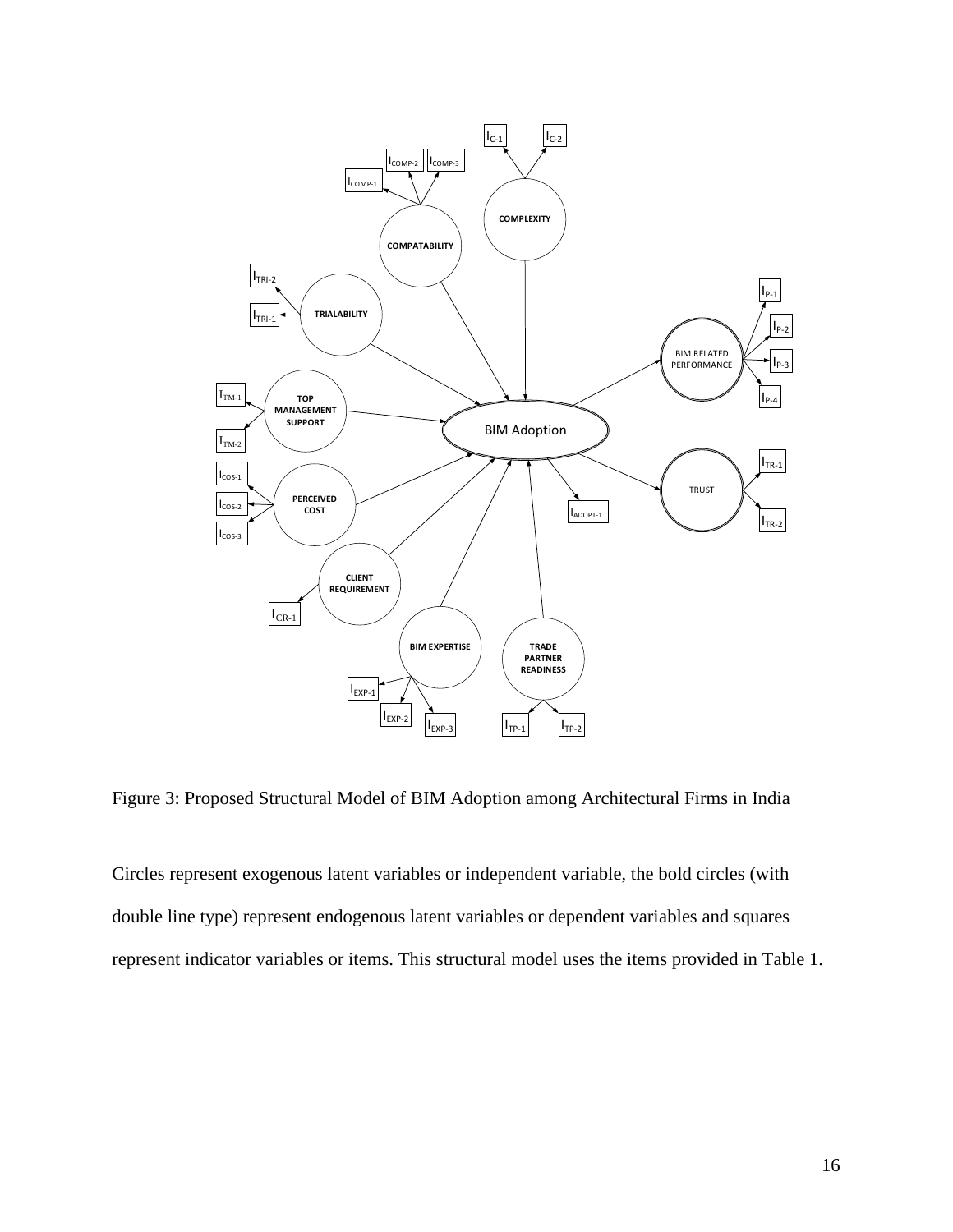Table 1: Multi-item scale for the Structural Model

# **Complexity**

IC-1: We believe that BIM related software are complex to use

 $I_{C-2}$ : We believe that BIM implementation is a complex process

# **Compatibility**

 $I_{COMP-1}$ : BIM process is consistent with our beliefs and values

I<sub>COMP-2</sub>: Attitude towards BIM in our organization has always been favourable

I<sub>COMP3</sub>: BIM is compatible with our existing practice

# **Trialability**

ITRI-1: Various software were available to us to adequately test run BIM functionalities  $I_{TRI-2}$ : We were permitted to use several BIM software on a trial basis long enough to see what

they can do

# **Top Management Support**

 $I<sub>TM-1</sub>$ : Top management is interested in the implementation of BIM

 $I<sub>TM-2</sub>$ : Top management has effectively communicated its support for BIM

# **Perceived Cost**

 $I_{COS-1}$ : BIM adoption has high set-up costs, running costs and training costs

I<sub>COS-2</sub>: BIM adoption has high training costs

ICOS-3: Lead time for full-scale BIM implementation is relatively long

# **BIM Expertise**

IEXP-1: Our employees are generally aware of the BIM functions

I<sub>EXP-2</sub>: Our firm has highly specialized or knowledgeable personnel for BIM process and implementation

IEXP-3: Our employees are well trained in BIM

# **Client Requirements**

I<sub>CR-1</sub>: Majority of the owners/sponsors request implementation of BIM

# **Trade Partner Readiness**

 $I_{TP-1}$ : Majority of project consultants are willing to implement BIM

ITP-2: Project consultants are generally very knowledgeable regarding BIM technical matters

# **Adoption**

IADOPT-1: We have implemented BIM processes in some or all our projects

# **Trust**

 $I_{TR-1}$ : In our opinion BIM process is very reliable

 $I<sub>TR-2</sub>: We think BIM process is trustworthy.$ 

# **BIM related Performance**

IP-1: Using BIM model improves the quality of work we do

IP-2: BIM implementation enhances our effectiveness on the job

IP-3: BIM implementation increases our productivity

IP-4: BIM provides more control and coordination of construction activities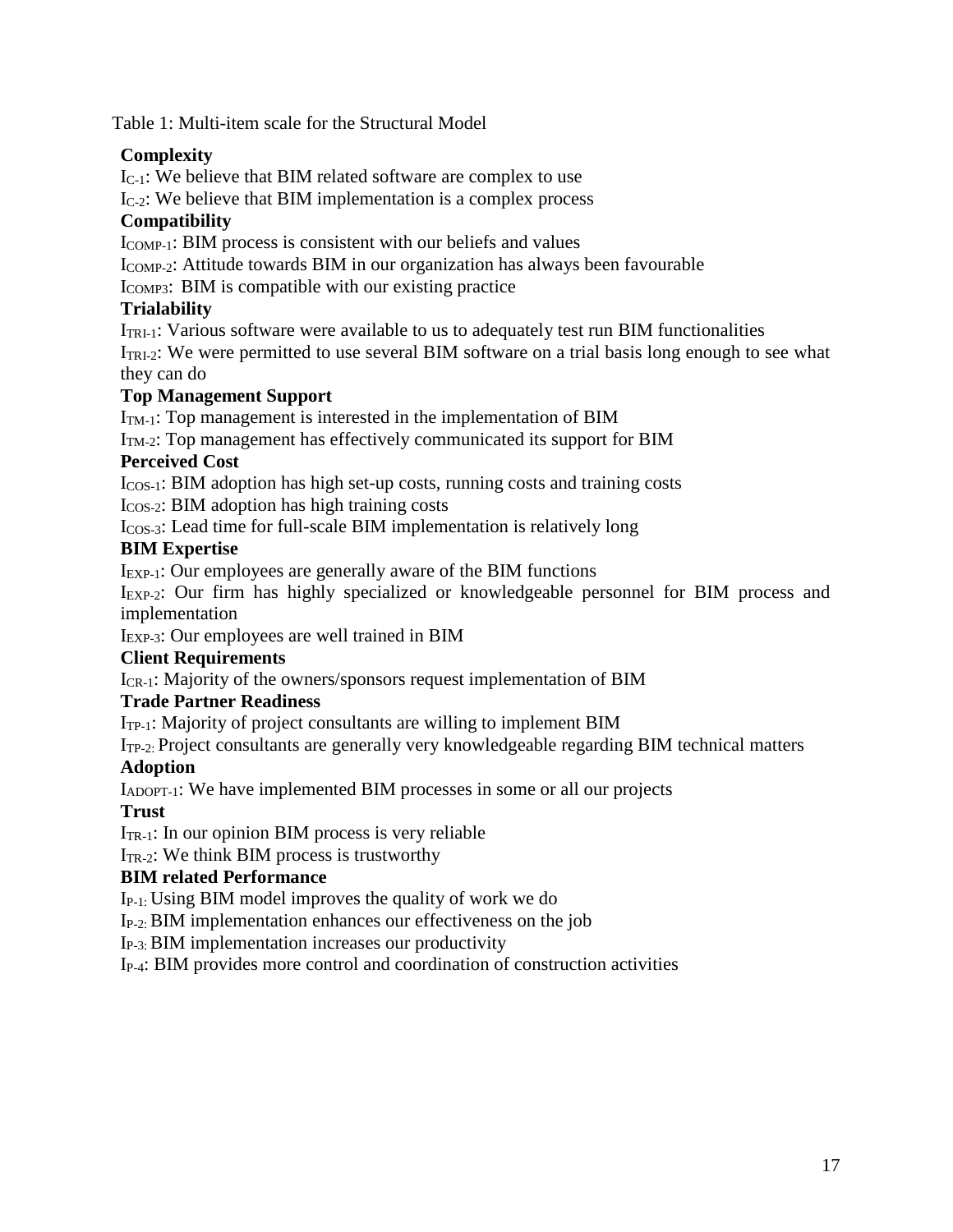### **Research Design and Analysis**

#### *Research Measures and Questionnaire Design*

Multi-item scales were adapted from previous literature and used to measure the constructs of interest as described in [Figure 3](#page-16-0) and Table 1.The original scale items were modified to fit the current research context and environment based on expert review and panel discussion by four experts (experts with more than 10 years of experience and expertise in BIM). Two of the panel members were industry practitioners while other two were academic professionals. The experts were individually asked to review the questions for problems and provide suggestions for revising the questionnaire. As most of the research scales have been adopted from innovation literature, the primary objective of expert panel review of questionnaire was to make the questions more specific to BIM adoption. Following this, a panel discussion among these experts resulted in generation of the measures for Client requirement and performance on the basis of literature review specifically from Chwelos, Benbasat, and Dexter (2001); Eastman et al. (2011) respectively. The questionnaire was also pre-tested with a sample of five architects. These five respondents were then interviewed and they helped in identifying words, terms or concepts that they did not understand or interpret consistently. On the basis of their feedback, necessary modifications were made in the questionnaire which were primarily limited to rephrasing of the question statements. The scales of complexity, compatibility and top management support were adapted from Grover (1993), and consisted of two items, three items and two items, respectively. The two-item scale of trialability was drawn from Moore and Benbasat (1991). Perceived financial cost and BIM expertise scales were adapted from Kuan and Chau (2001); Lin and Lin (2008) respectively and both comprised of three items. To measure trade partner readiness, trust and technology adoption, two-item scale suggested by Chwelos et al. (2001), two-item scale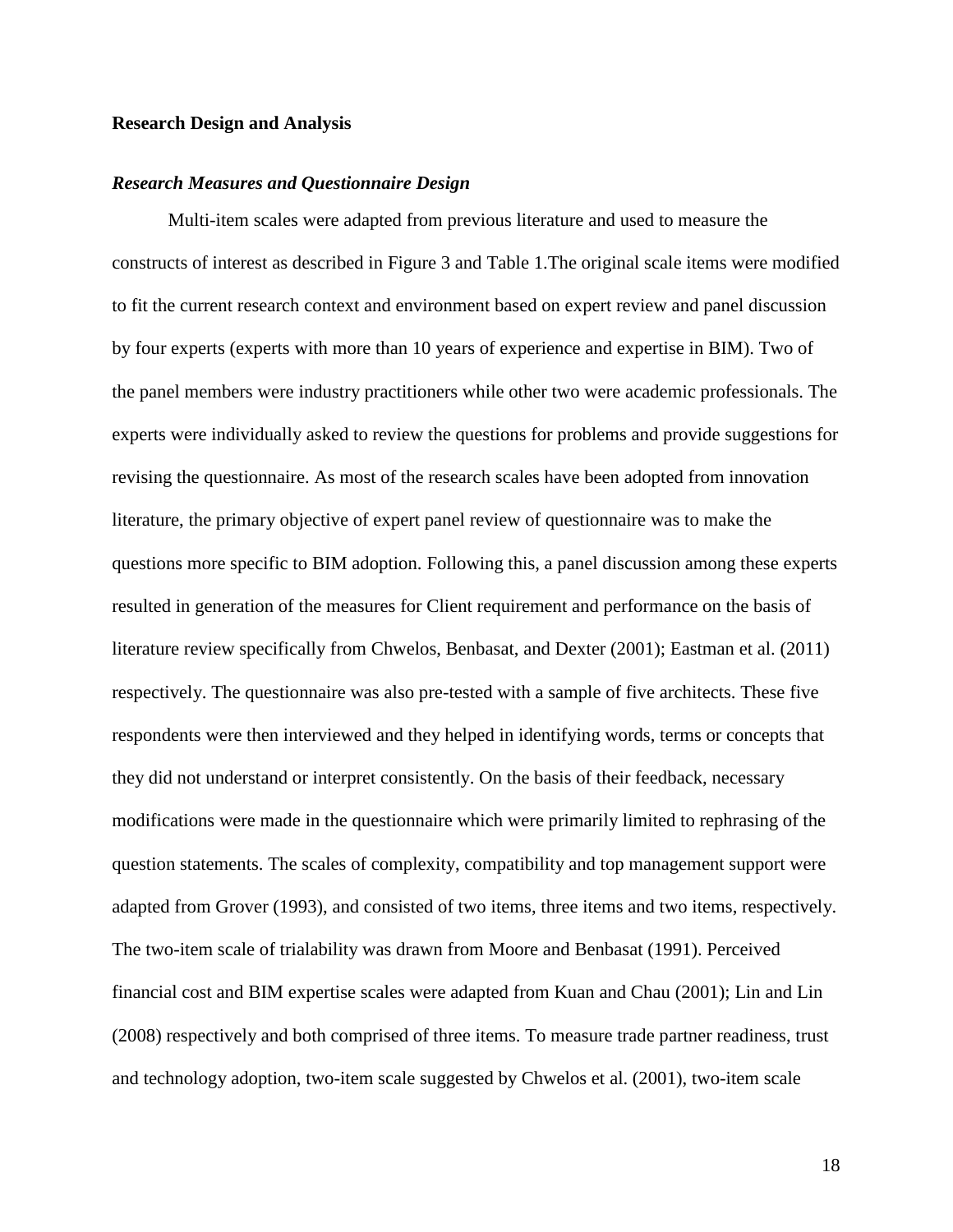drawn from Belanche, Casaló, and Flavián (2012) and one-item scale drawn from Srinivasan et al. (2002) were used, respectively. A seven-point Likert-type scale with anchors from "strongly disagree" to "strongly agree" were used to measure the scale items.

To ensure that common method bias (CMB) does not affect the interpretation of results, several procedural remedies were employed in designing and administering the questionnaire. These remedies included the use of pre-validated scales, protecting respondent identity, reducing evaluation apprehension, counterbalancing of question order, and use of verbal midpoints for measures (Podsakoff, MacKenzie, Lee, & Podsakoff, 2003).

### *Data Collection*

The research data were collected from AEC industry professionals based in India. The sample of Indian AEC industry professionals was drawn from membership database of Royal Institution of Chartered Surveyors (RICS), India and a popular construction industry magazine. An email was sent to the identified respondents that contained a URL to the questionnaire. The initial and follow-up questionnaire requests resulted in 413 responses. 184 usable responses were eventually collected (reasons for rejection varied from incomplete response to respondent not being from the architecture domain). A post-hoc analysis revealed that the statistical power was above the threshold of 0.80 which suggested that the sample size was large enough for the current research (Cohen, 1988).

Respondent characteristics are presented in Table 2. In terms of industrial experience, almost half of the respondents (40.8%) had more than 15 years of experience and approximately onefourth of the respondents had less than 5 years of experience in the architecture domain.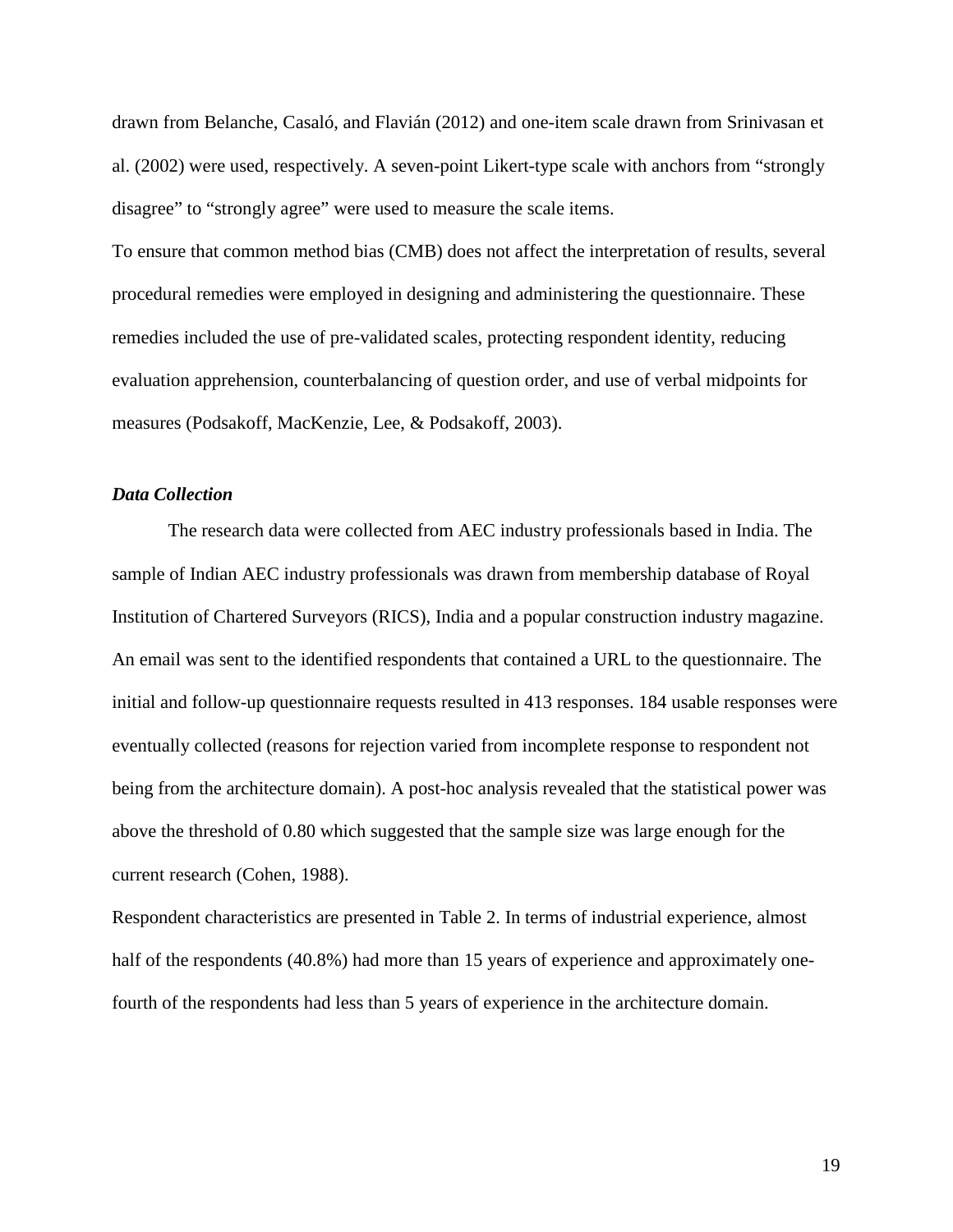| <b>Industrial experience</b> | <b>Frequency</b> | $\frac{0}{0}$ |
|------------------------------|------------------|---------------|
| $<$ 5                        | 47               | 25.5          |
| $5 - 10$                     | 32               | 17.4          |
| $10 - 15$                    | 30               | 16.3          |
| $>15$                        | 75               | 40.8          |
| <b>Total</b>                 | 184              | 100           |

Table 2: Sample demographic characteristics

# *Data Analysis using Partial Least Squares*

Partial Least Squares (PLS), specifically SmartPLS (Ringle, Wende, & Wil, 2005), was used to estimate both the measurement and the structural models. PLS is more suitable for small samples (Chin, Marcolin, & Newsted, 2003) as in the case of the current research where the sample size of 184 was adequate but relatively small. Also the use of single-item measurement scales in the current research made PLS a more appropriate method to use as unlike covariance based Structural Equation Modelling (CB-SEM) where inclusion of single items mostly results in model under-identification, PLS-SEM has no such restriction (Xiong, Skitmore, & Xia, 2015). Additionally PLS-SEM relaxes the assumption of multivariate normality needed for CB-SEM (Hair, Sarstedt, Ringle, & Mena, 2012; Xiong et al., 2015).

### *Scale Accuracy Analysis*

The reliability and validity statistics of research measures are presented in Table 3 and discussed next. Scale reliability was assessed in three ways—using an alpha coefficient of 0.6, a composite reliability (C.R.) index of 0.7, and an average variance extracted (AVE) value of 0.5. As shown in Table 3, all the alpha coefficients, C.R. estimates, and AVE values were above their respective cut-offs. Thus, the results provided evidence for adequate scale reliability. To assess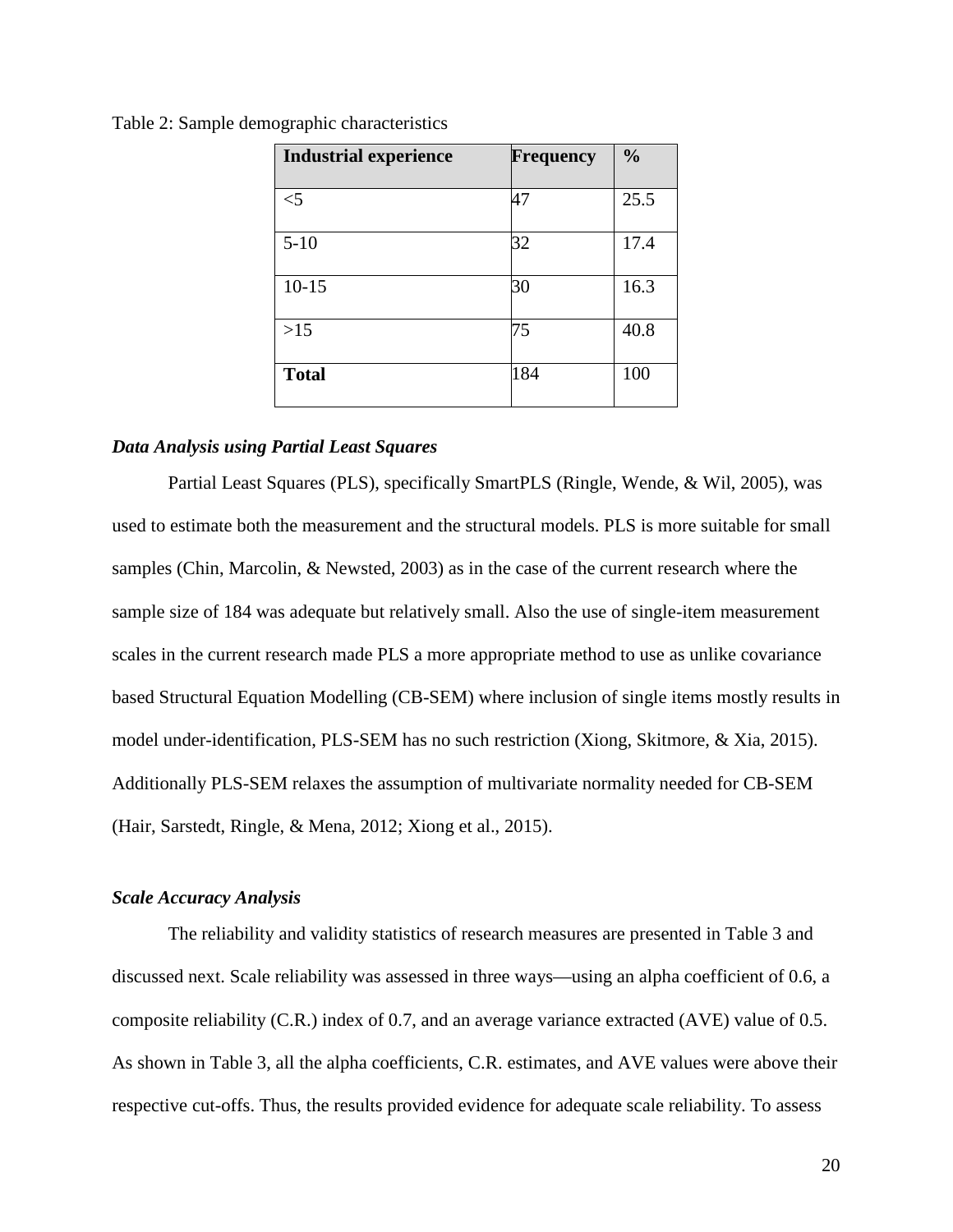convergent validity, factor loadings of scale items on their corresponding constructs were examined. All items loading were above the threshold of 0.7, except for one item from the scale of compatibility, which loaded weakly, prompting its removal from further analysis. The discriminant validity of the research scales was tested in two ways, including assessment of AVE values and item cross-loadings. The square root of AVE value for each scale was higher than the construct's respective correlation with all other constructs (refer Table 4). Further, for each scale, item cross-loadings were lower than its factor loadings. Together, the above results provided evidence for convergent and discriminant validity.

| <b>Research</b><br>construct |                        | C.R.<br><b>Cronbach</b><br>a value<br><b>Value</b> <sup>a</sup> |              | <b>AVE</b> <sup>b</sup> | <b>Factor</b><br>loadin<br>g | <b>Highest cross</b><br>loading |  |
|------------------------------|------------------------|-----------------------------------------------------------------|--------------|-------------------------|------------------------------|---------------------------------|--|
| Complexity                   | $I_{C-1}$              | 0.83                                                            | 0.92         | 0.85                    | 0.91                         | 0.38                            |  |
|                              | $I_{C-2}$              |                                                                 |              |                         | 0.93                         | 0.39                            |  |
| Compatibility                | ICOMP-<br>$\mathbf{1}$ |                                                                 | Item removed | 0.66                    | -na-                         |                                 |  |
|                              | ICOMP-<br>2            | 0.72                                                            | 0.84         | 0.64                    | 0.84                         | 0.63                            |  |
|                              | ICOMP-<br>3            |                                                                 |              |                         | 0.88                         | 0.58                            |  |
| Trialability                 | $ITRI-1$               | 0.76                                                            | 0.89         | 0.80                    | 0.87                         | 0.52                            |  |
|                              | $ITRI-2$               |                                                                 |              |                         | 0.91                         | 0.45                            |  |
| Top                          | $I_{TM-1}$             |                                                                 | 0.95         | 0.92                    | 0.95                         | 0.63                            |  |
| Management<br>Support        | $ITM-2$                | 0.91                                                            |              |                         | 0.96                         | 0.66                            |  |
| Perceived                    | $I_{\text{COS-1}}$     |                                                                 | 0.87         | 0.69                    | 0.88                         | 0.31                            |  |
| Cost                         | $Icos-2$               | 0.78                                                            |              |                         | 0.83                         | 0.44                            |  |
|                              | $Icos-3$               |                                                                 |              |                         | 0.76                         | 0.37                            |  |
| Expertise                    | $I_{EXP-1}$            | 0.89                                                            | 0.93         | 0.82                    | 0.86                         | 0.64                            |  |
|                              | $I_{EXP-2}$            |                                                                 |              |                         | 0.93                         | 0.69                            |  |
|                              | $I_{EXP-3}$            |                                                                 |              |                         | 0.92                         | 0.70                            |  |
| Client<br>Requirements       | $I_{TP-1}$             | 1.00                                                            | 1.00         | 1.00                    | 1.00                         | 0.67                            |  |
| Trading                      | $IrP-2$                |                                                                 |              |                         | 0.94                         | 0.63                            |  |
| Partner<br>Readiness         | $IrP-3$                | 0.83                                                            | 0.92         | 0.85                    | 0.91                         | 0.61                            |  |

Table 3: Scale Accuracy Analysis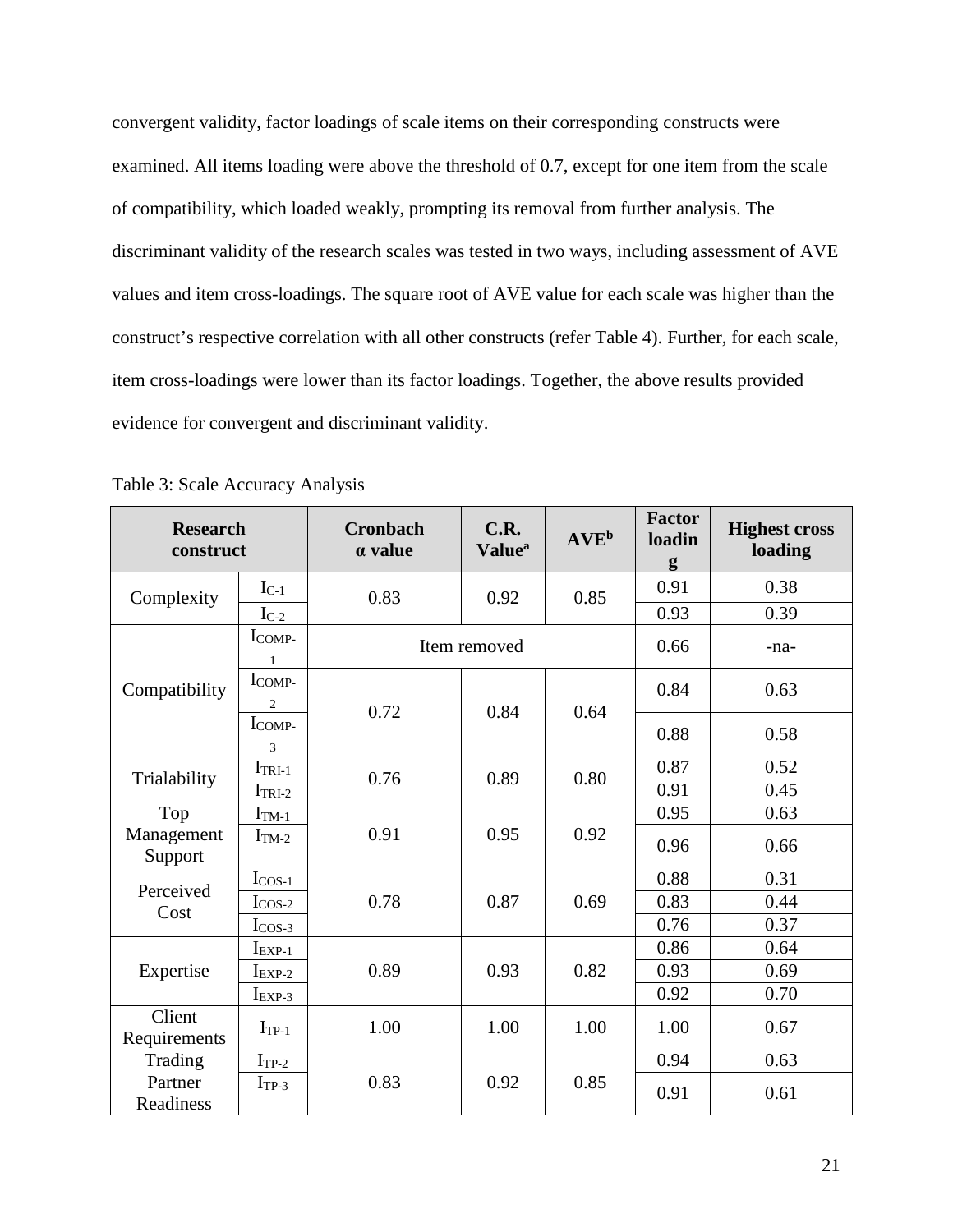| Adoption     | <b>LADOPT</b><br>$-1$ | 1.00 | 1.00 | 1.00 | 1.00 | 0.75 |
|--------------|-----------------------|------|------|------|------|------|
| <b>Trust</b> | $I_{T-1}$             | 0.98 | 0.98 | 0.97 | 0.98 | 0.78 |
|              | $\rm I_{T-2}$         |      |      |      | 0.98 | 0.76 |
| Performance  | $I_{P-1}$             | 0.96 | 0.96 | 0.88 | 0.95 | 0.73 |
|              | $I_{P-2}$             |      |      |      | 0.96 | 0.73 |
|              | $I_{P-3}$             |      |      |      | 0.93 | 0.76 |
|              | $_{\rm 1p-4}$         |      |      |      | 0.91 | 0.71 |

Note: These values are based on a 7 point Likert-type scale with strongly disagree =1 to strongly agree= 7 <sup>a</sup>Composite Reliability; <sup>b</sup>Average Variance Extracted

Scale item abbreviation: same as in Table 1

Table 4: Correlation Matrix

|                                     | ADOPTION | REQUIREQUIREMENT<br>CLIENT | COMPLEXITY | COMPATIBILITY | <b>COST</b> | <b>EXPERTISE</b> | PERFORMANCE | TOP MANAGEMENT | TRADE PARTNER | TRIALABILITY | <b>TRUST</b> |
|-------------------------------------|----------|----------------------------|------------|---------------|-------------|------------------|-------------|----------------|---------------|--------------|--------------|
| <b>ADOPTION</b>                     | 1.00     |                            |            |               |             |                  |             |                |               |              |              |
| <b>CLIENT</b><br><b>REQUIREMENT</b> | 0.38     | 1.00                       |            |               |             |                  |             |                |               |              |              |
| <b>COMPLEXITY</b>                   | $-0.07$  | $-0.06$                    | 0.92       |               |             |                  |             |                |               |              |              |
| <b>COMPATIBILITY</b>                | 0.56     | 0.39                       | $-0.07$    | 0.80          |             |                  |             |                |               |              |              |
| <b>COST</b>                         | 0.08     | 0.04                       | 0.42       | 0.12          | 0.83        |                  |             |                |               |              |              |
| <b>EXPERTISE</b>                    | 0.75     | 0.49                       | $-0.07$    | 0.59          | 0.15        | 0.90             |             |                |               |              |              |
| <b>PERFORMANCE</b>                  | 0.45     | 0.31                       | $-0.05$    | 0.54          | 0.27        | 0.37             | 0.94        |                |               |              |              |
| <b>TOP</b><br><b>MANAGEMENT</b>     | 0.59     | 0.37                       | 0.03       | 0.67          | 0.28        | 0.58             | 0.55        | 0.96           |               |              |              |
| <b>TRADE</b><br><b>PARTNER</b>      | 0.31     | 0.67                       | $-0.08$    | 0.37          | 0.09        | 0.40             | 0.34        | 0.35           | 0.92          |              |              |
| <b>TRIALABILITY</b>                 | 0.46     | 0.41                       | $-0.07$    | 0.52          | 0.00        | 0.43             | 0.36        | 0.45           | 0.39          | 0.89         |              |
| <b>TRUST</b>                        | 0.51     | 0.42                       | $-0.14$    | 0.56          | 0.12        | 0.49             | 0.78        | 0.52           | 0.43          | 0.42         | 0.98         |

Note: Boldface items are the square root of AVE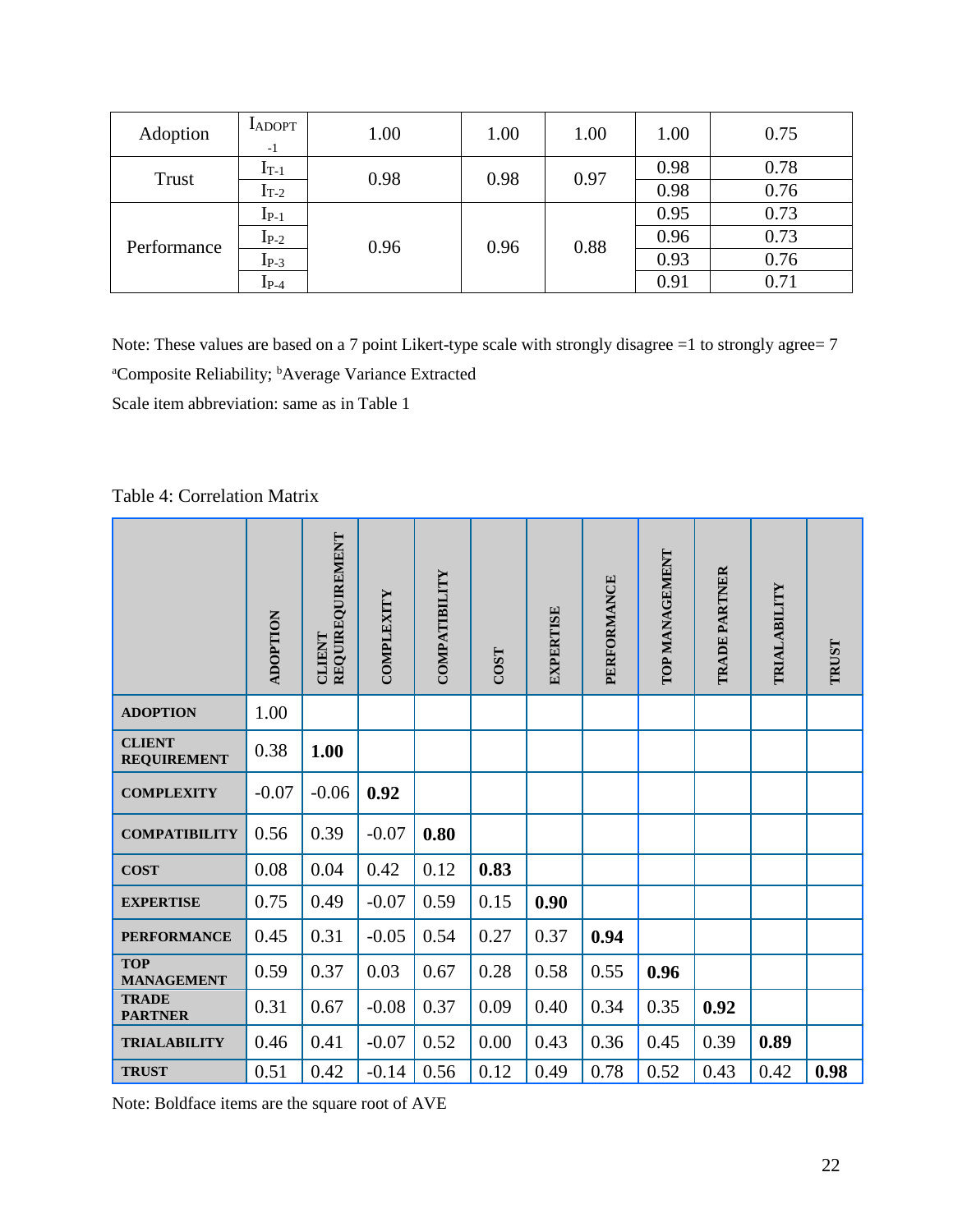### **Confirmed Structural Model and Hypothesis Testing**

[Figure 4](#page-24-0) presents the results of confirmed structural model and related hypothesis. The Rsquared  $(R^2)$  was evaluated to assess the model fit of the proposed structural model. A bootstrapping re-sampling procedure (500 samples) then proceeded to test the proposed hypotheses using t-tests. As shown in Figure 2, the R² for BIM adoption was 0.617, suggesting 61.7 per cent of the variance in the outcome variable. The R² for the other two dependent variables, i.e., BIM related performance and trust were 0.210 and 0.269, respectively. Together, the results implied a satisfactory and substantial model. The results of bootstrapping re-sampling analysis indicated that the hypotheses coefficients for H3 (Trialability), H4 (Top Management Support), H6 (Expertise), H9 (Trust) and H10 (Performance) were statistically significant whereas, H1 (Complexity), H2 (Compatibility), H5 (Perceived Cost), H7 (Trade Partner Readiness) and H8 (Client Requirements) were not supported (see [Figure 4\)](#page-24-0). In Figure 4, the corresponding p values (represented by a, b and c) refer to the probability of observed result.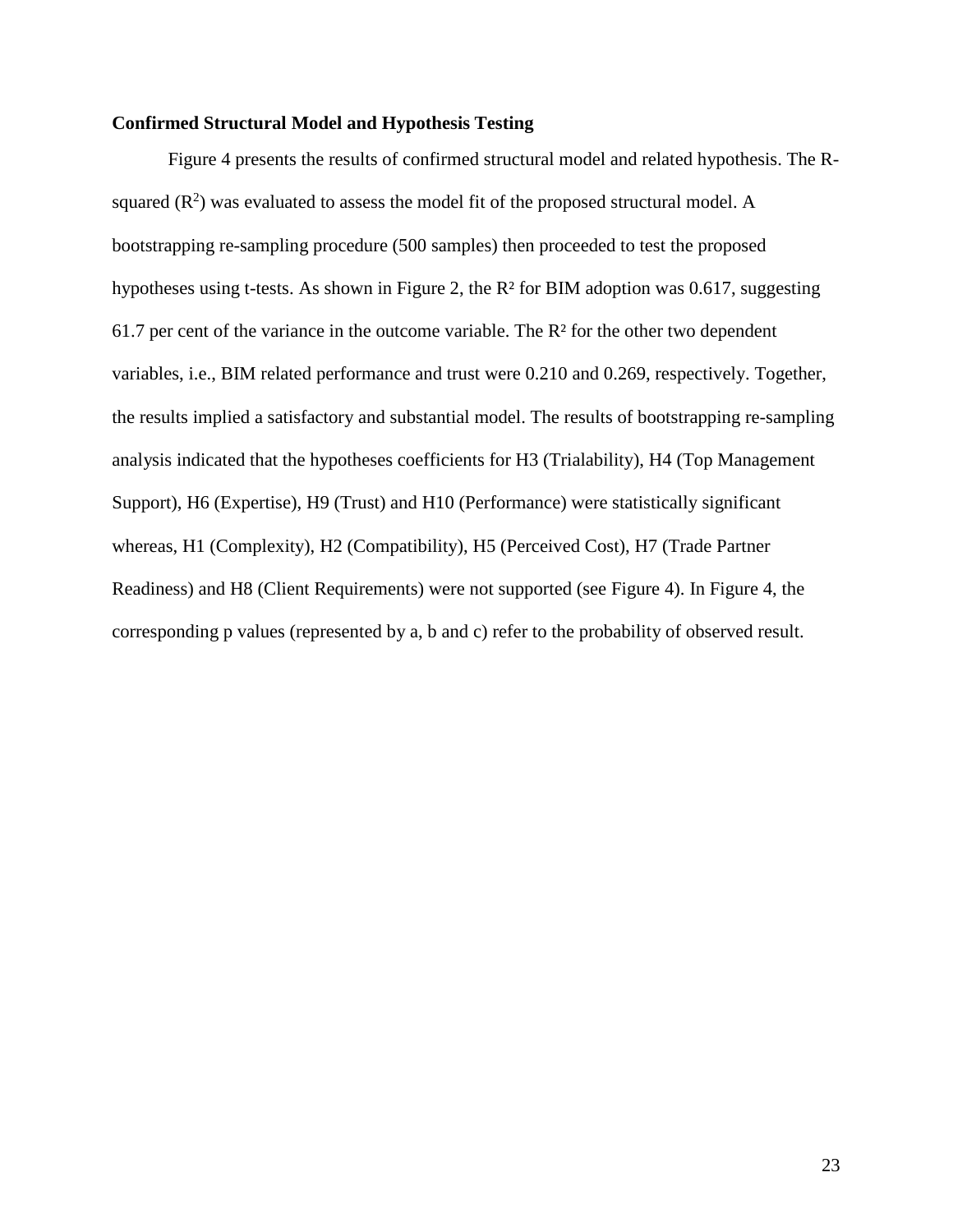

<span id="page-24-0"></span>Figure 4: Confirmed Model of BIM adoption with hypotheses testing results (p-values, in order to determine the significance of the results:  $a < 0.05$ ,  $b < 0.01$ ,  $c < 0.001$ )

### **Discussion of the Results**

With the TOE based framework shown in Figure 3, the scenario of BIM adoption by architecture fraternity in India becomes evident. Broadly, the result manifests that BIM adoption in architectural organization results in enhanced performance (H10) and increased trust in BIM (H9). The result also demonstrates that trialability of the technology (H3), top management support (H4), and expertise (H6) have a positive impact on BIM adoption. Surprisingly, the confirmed path model does not support complexity of BIM implementation and use (H1), compatibility and interoperability of BIM technology (H2), delivery network influences (such as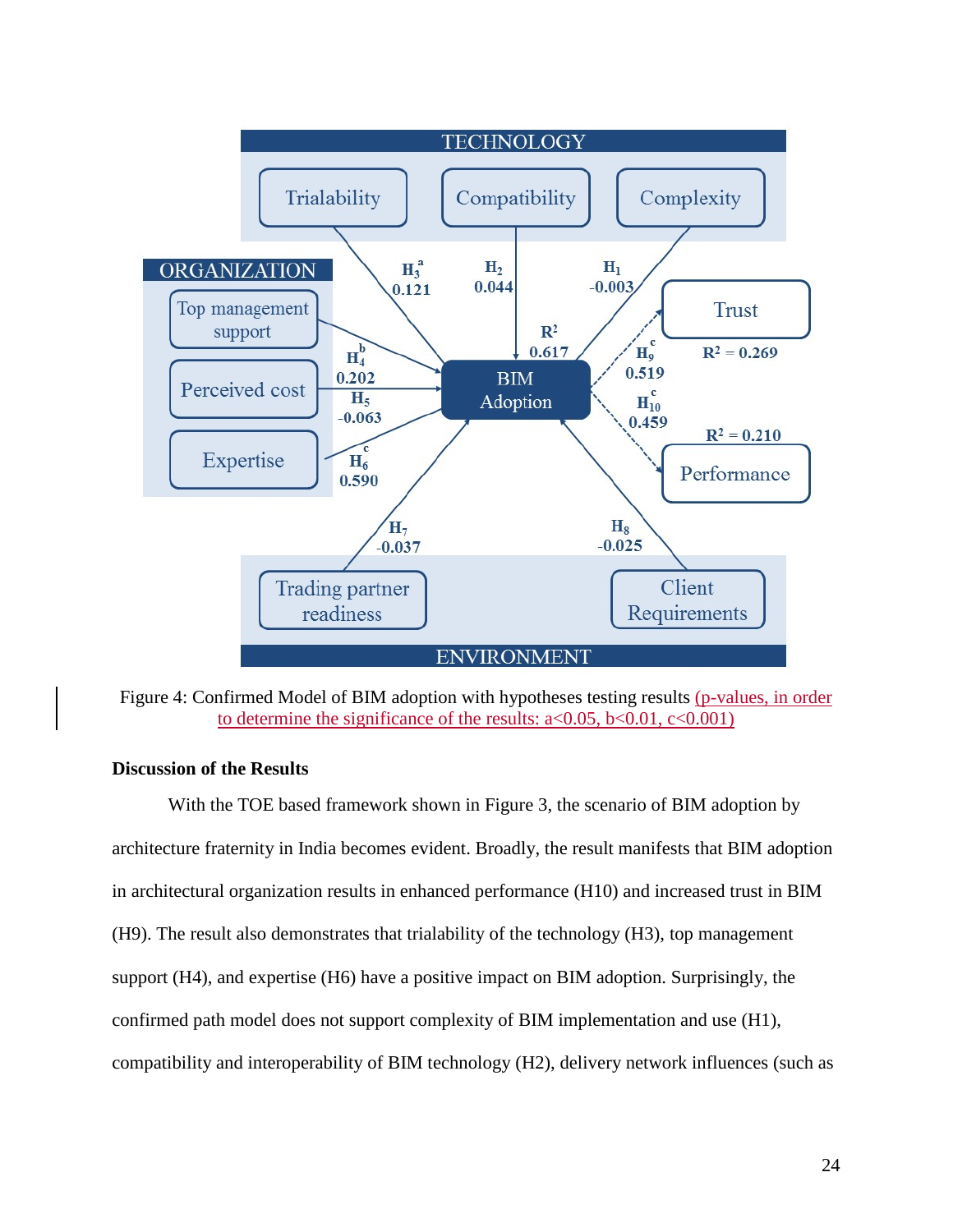trade partner readiness (H7) and client requirement (H8)). The outcomes of the study are discussed in more detail below:

#### *Technology Context*

The study provides an understanding of the role of technology dimension in BIM adoption among architects in India. The ability to experiment and trial BIM technology has a positive impact on BIM adoption. The path coefficient from trialability to BIM adoption is positive and significant ( $\beta$ =0.121; p<0.05) thus supporting the hypothesis (H3) that trialability leads to BIM adoption (Fink, Harms, & Kraus, 2008). Internal organizational experts who can trial BIM software are found to be influential in the BIM adoption decision of the organization. The ability to use software especially on a pilot project enhances the chances of BIM adoption in Indian architectural organizations. Past research has found limited impact of trialability on BIM adoption (Panuwatwanich & Peansupap, 2013). The standardized path from compatibility to BIM adoption is statistically insignificant ( $\beta$  =0.044), thus not supporting H2. For the Indian architectural organizations, compatibility and interoperability of BIM software tools and systems has neither positive nor negative implications on BIM adoption. This finding does not fit with the findings of previous studies conducted by other researchers globally. A separate section explaining this finding and other disagreements in our findings is provided. 'Complexity'  $(\beta = -1)$ 0.003) is also found to have no significant effect on BIM adoption, thus rejecting H1. For the Indian architectural fraternity, complexity of BIM does not influence their decision to adopt BIM in their organizations. This finding is surprising and needs further analysis.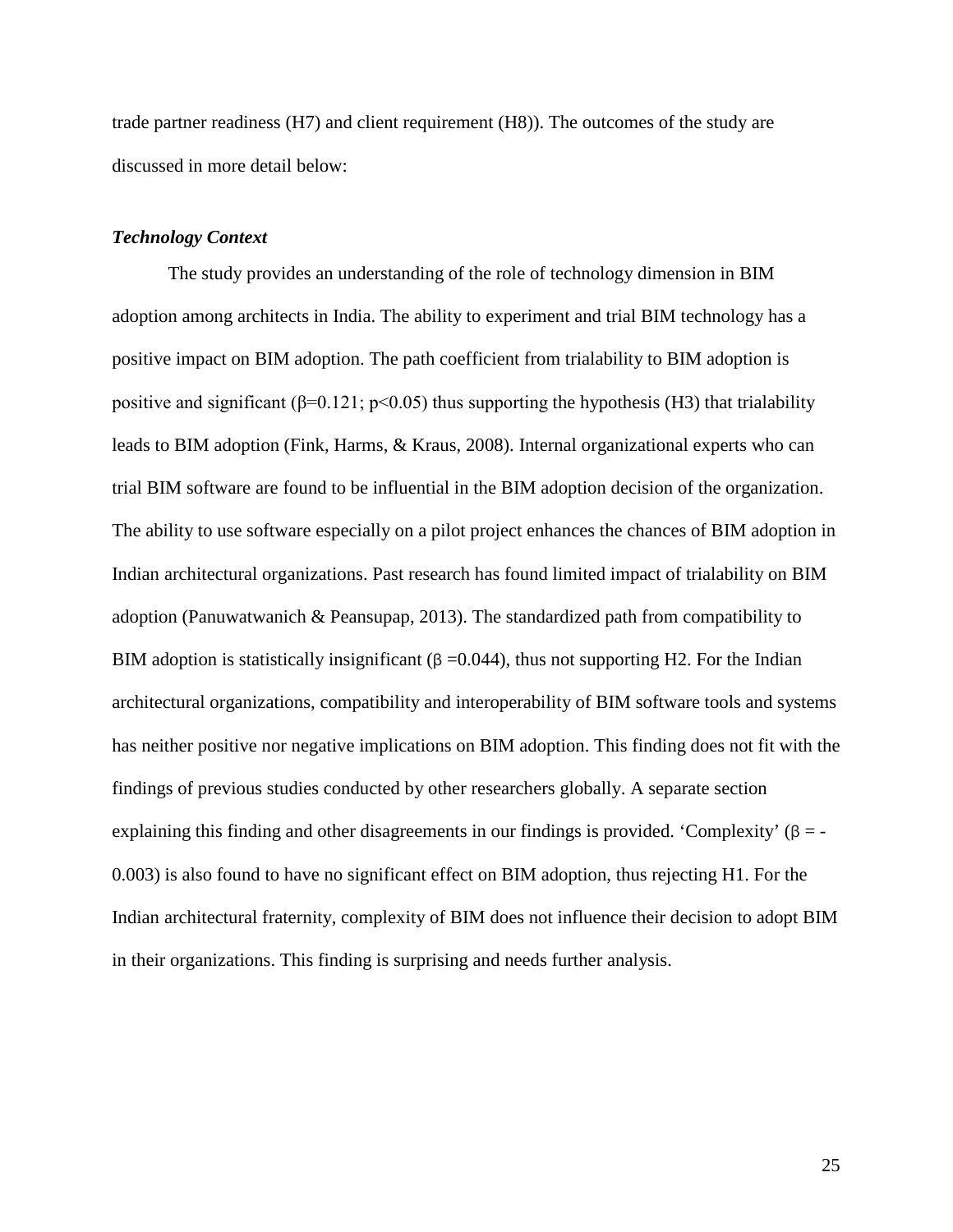# *Organization Context*

'Expertise' ( $\beta$  =0.590; p<0.0001) has a significant positive impact on BIM adoption (H6) within the Indian architectural firms. As an inward-looking organizational attribute this demonstrates that architectural firms are more confident of BIM adoption when there is internal expertise available within the organization (Langar, 2013). This validates the finding in earlier studies (Tulenheimo, 2015)—availability of modelling expertise in house for precast concrete design firms led to BIM adoption (Kaner, Sacks, Kassian, & Quitt, 2008) and higher BIM adoption in China due to internal expertise resulting in perceived ease of use (Xu et al., 2014). In the Indian architectural organization, an internal BIM champion is found to be most important in successful BIM adoption.

'Top Management Support' (β = 0.202, p < 0.01), has shown reasonable positive impact on BIM adoption (H4). Architectural firms in India are generally small and medium enterprises with significant top-down hierarchical influences. Due to the licensing laws for architectural practice in India, most firms are operating with a single or small group of architects at the helm. In these types of organizations, support from the top management is a significant determinant of adoption of innovation including BIM. This finding is in congruence with previous findings (Eastman et al., 2011; Navendren et al., 2014; Xu et al., 2014).

'Perceived Cost' ( $\beta$  = -0.063) of BIM implementation does not have any significant influence on BIM adoption in the Indian context as per the confirmed TOE model (H5). The respondents feel that cost of BIM adoption, implementation, and ongoing cost does neither deter nor enhance the chances of BIM adoption. This finding is not in congruence with previous findings. Some industry reports suggest that many Indian architects already have made the initial investment in the purchase of a popular BIM authoring software but the tool remains 'shelved'.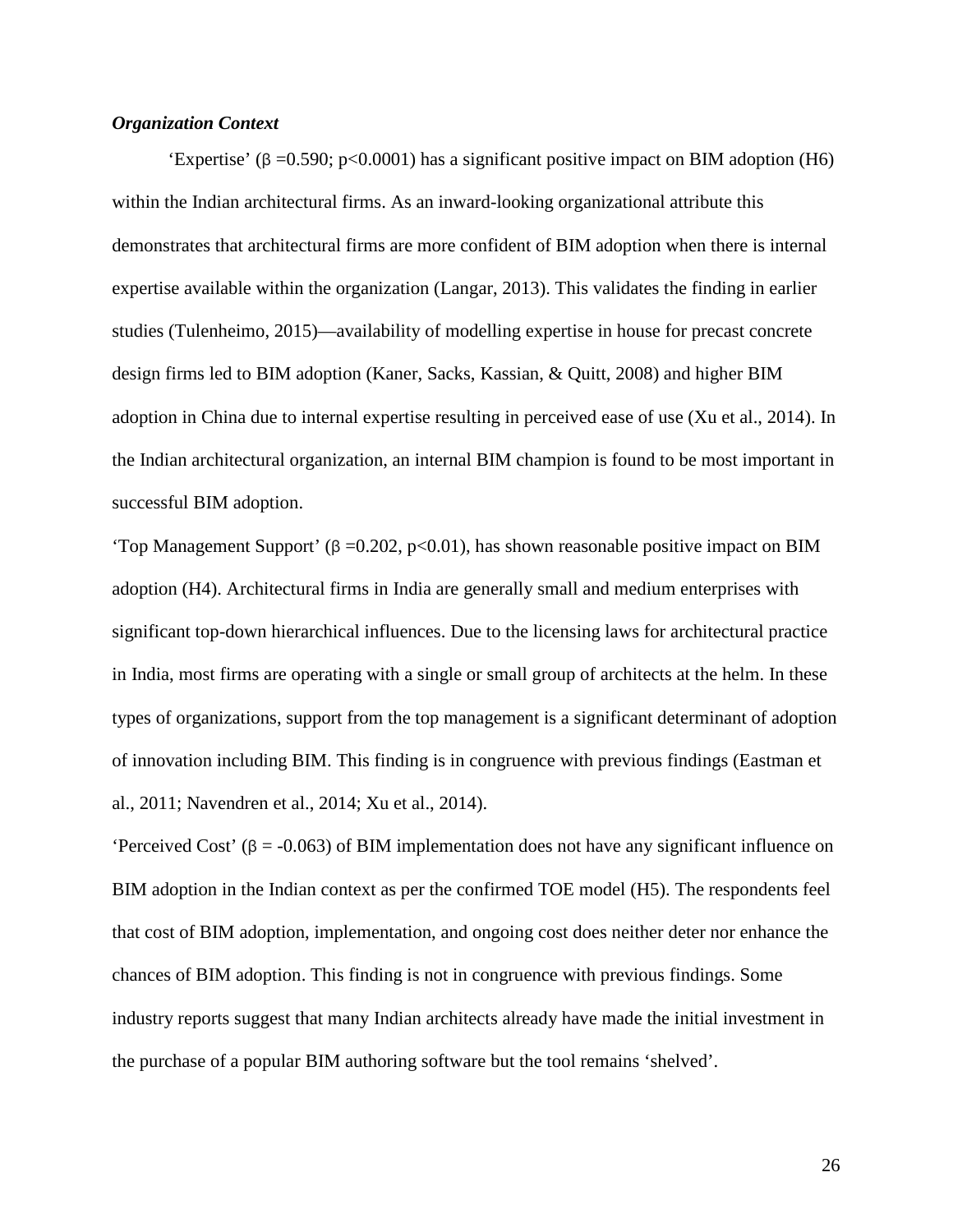### *Environment Context*

In the confirmed TOE model, trade partner readiness  $(\beta = 0.037)$  (H7) and client requirement (β=-0.025) (H8) exhibited no significant impact on BIM adoption. In the Indian context, the respondents confirmed that there is no impact of clients request and trade partner readiness on adoption. This finding has been further explained under the analysis of divergent results.

#### *Implications of BIM Adoption on Trust and Performance*

Respondents from the architectural community felt that BIM adoption in their organizations resulted in increased trust (H9) in innovative technology in general. As hypothesized, BIM adoption had significant positive effect on trust ( $\beta$ = 0.519; p<0.0001). This aspect has been studied in the context of innovation in the construction industry and similar findings have been reported by other researchers (Panaitescu, 2014).

Adoption of BIM increases performance of architectural firms in India. The TOE model shows strong support for this assertion. The path coefficient from BIM adoption to performance is positive and significant (β = 0.459; p < 0.0001). The extant literature on this issue also has reported similar findings (Azhar et al., 2012; Barlish & Sullivan, 2012; Coates et al., 2010; Eastman et al., 2011). A recent study conducted in China used 'perceived usefulness' as a latent variable for BIM adoption and showed a strong linkage between this and BIM adoption (Xu et al., 2014).

#### *Analysis of Divergent Results*

Although most of the findings of our study are in sync with previous findings, surprisingly and counterintuitively no significant relationship between complexity (H1), compatibility (H2), perceived cost (H5) and delivery network influences such as trade partner readiness (H7) and client requirements (H8) with BIM adoption was found. Most studies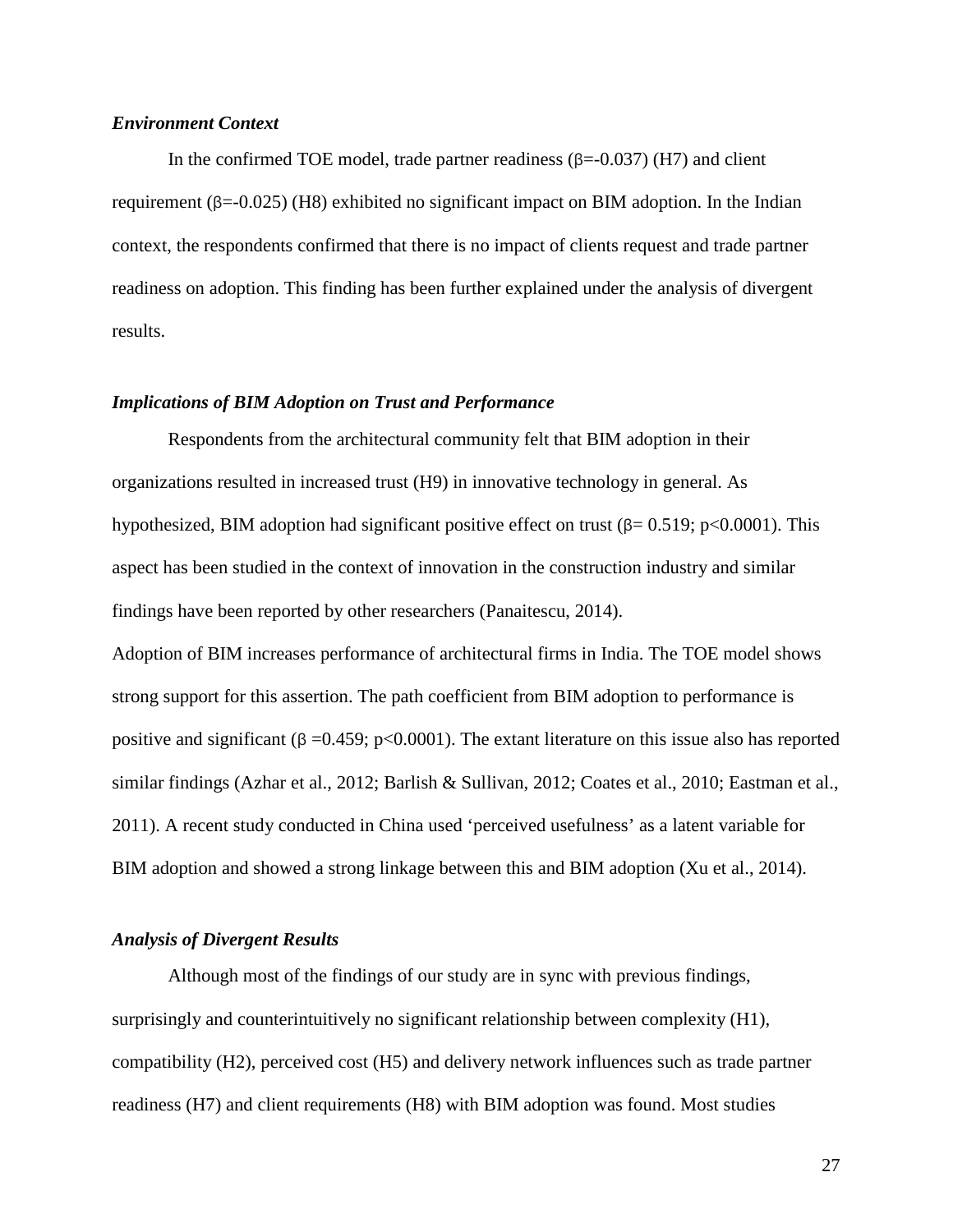addressing drivers and barriers to BIM adoption have reported statistically significant influence of these factors on adoption (Chien et al., 2014; Ding, Zhou, Luo, & Wu, 2012; Xu et al., 2014). However, a similar divergent finding in the case of China, another late entrant in the BIM adoption journey, has also been reported, in that 'software compatibility and interoperability' and 'complexities' do not influence adoption decision in the case of Chinese organizations (Xu et al., 2014). How can this divergence from previous results be explained? Does this have any relationship to the current state of BIM adoption in India?

Previously it has been reported that design disciplines, especially architecture, consider BIM as an extension of computer-aided design while initially exploring BIM adoption (Gu & London, 2010). This shows that in the case of early adopters, the adoption decision considers technological and organizational (internal) influences rather than environmental (external) ones. Further, adoption is influenced by the overall adoption status and outlook of the market nationally. Since India has been a late entrant in the BIM adoption process and the overall adoption rate in India is low, adopters of BIM do not have a critical mass of early adopters to follow and learn from. This further makes the organization look inward rather than outward. The research by Succar et al. (2012) introduces 'organizational scale' as developed for understanding the dimensions of diversity of markets, disciplines and company sizes. The study categorizes AEC project at macro level, organizational teams at meso level and organizational member at the micro level. This explanation can be further elucidated based on the 'level-dimension' as proposed by Moum (2010), which represents the social context in which an organization is placed while exploring interdisciplinary use of 3D modelling by designers. In this construct social placement of the design organization is at three levels representing different external boundaries and interfaces with other organizations. At the macro-level, overall project is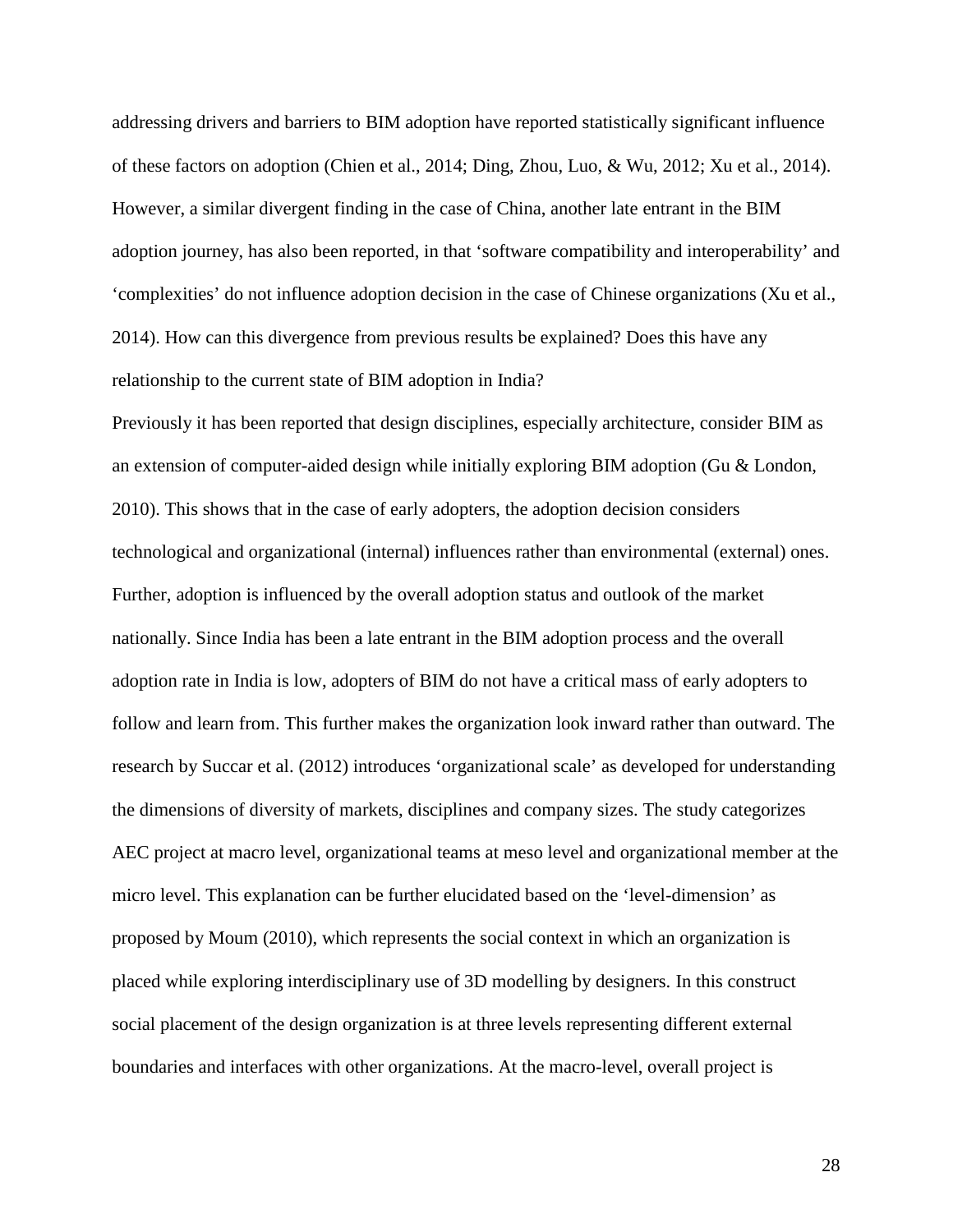considered along with social influences of all the other delivery network members. The mesolevel draws its boundaries to capture the entire design team on a project; fitting between the macro and micro levels. The lowest level termed the micro-level focusses on the individual practitioner or design organization and excludes social influences and externalities caused by other delivery team members. The Indian architectural organizations are reportedly in their early stages of BIM adoption journey—termed as the experimentation stage (Sawhney, 2014b); placing the adoption journey somewhere between the micro- and meso-level. Therefore, the BIM adoption decision is being made at the boundary of micro-level and meso-level with little or no consideration for the rest of the project delivery network. This concept is shown in [Figure 5](#page-29-0) (where the level dimension is adopted from Moum (2010)).



<span id="page-29-0"></span>Figure 5: BIM Adoption Journey for Indian Architects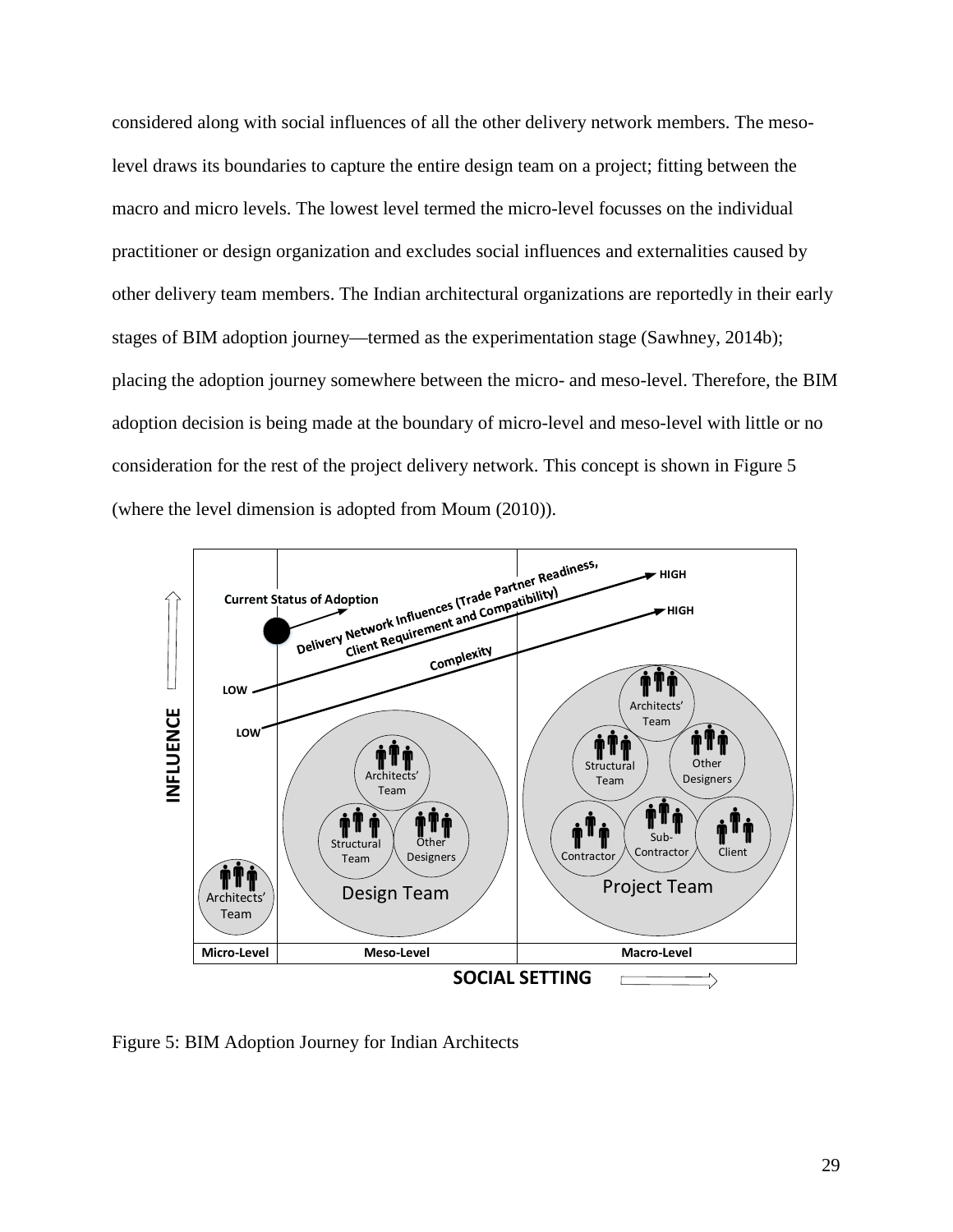Factors such as compatibility, complexity, trade partner readiness, and client requirements have limited or no influence on adoption as the decision is an intra-organization decision. Furthermore, BIM adoption process is seen as emergent and dynamic in nature (Davies & Harty, 2011), and unfolds in an unpredictable way within an organization (Sackey, Tuuli, & Dainty, 2015). As the organization embraces BIM it understands the external connectivity of their decision and influences that other organizations may have on their full utilization of BIM (Yalcinkaya & Singh, 2015). Explaining the BIM capability stages as the major milestones to be achieved by any organization in order to gain maximum benefits of BIM, Succar et al. (2012) defines BIM capability stage 1 as object modelling; BIM capability Stage 2 as model – based collaboration & BIM capability stage 3 as network-based integration. The research further asserts that an organization can achieve BIM capability stage 3 only if it uses a network- based solution, i.e., an organisation not only develops technology by deploying an object-based modeling (Technological factors); not only engages in a multidisciplinary 'model-based' collaboration (Organisational factors); but also links the object-model with external disciplines (Environmental factors).Therefore, the BIM adoption decision likely changes from an inward looking decision based on internal technological and organizational factors such as expertise, trialability, and top management support to a mix of technological, organizational and environmental factors based decision.

# **Conclusion**

The primary objective of this study was to develop a TOE based framework to investigate the reasons for low BIM adoption among architectural firms in India. The research model examines the influence of five contextual factors on BIM adoption. The study asserts and statistically validates the factors influencing BIM adoption in architectural firms by showing that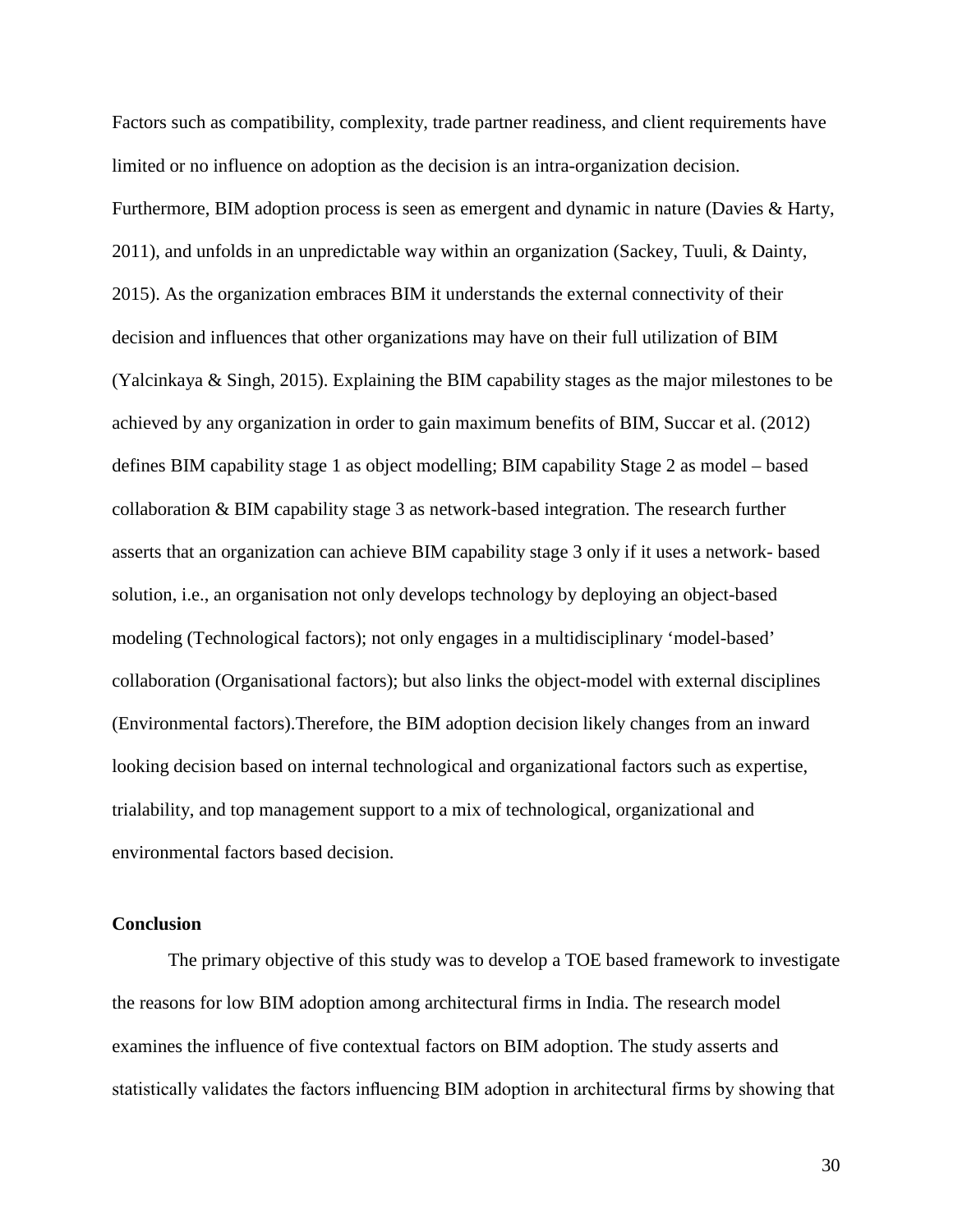trialability, top management support and BIM expertise promotes BIM adoption. As a late entrant in the BIM adoption journey, respondents in India did not exhibit the importance of complexity, compatibility, perceived cost, trade partner readiness and client requirements in their adoption decisions. This has been explained in the context of a social construct that places the adoption in India between the micro- and meso-level at which external influences are shown to be minimal. In conclusion, the study provides evidence that BIM adoption is an emergent and dynamic process that evolves over time. Similar to China, this study confirms a similar situation within Indian construction industry where the respondents have indicated support of BIM professionals and senior management as important variables affecting BIM adoption. In addition to this, the study also reports that BIM adoption provides performance benefits of improved work quality, enhanced effectiveness on job, increased productivity, efficient coordination of construction activities and trust in technology.

The current research relies on AEC industry professional's self-reported data. Though difficult to obtain, future research may consider employing observable indexes to measure constructs such as BIM related performance in order to increase the robustness of the findings. Another limiting issue is the cross-sectional nature of the data. Longitudinal data collection, despite being time and resource intensive, could be useful in statistically corroborating the proposed causality and thus should be pursued. Future research wishing to extend the applicability of the current research framework could collect data in other countries.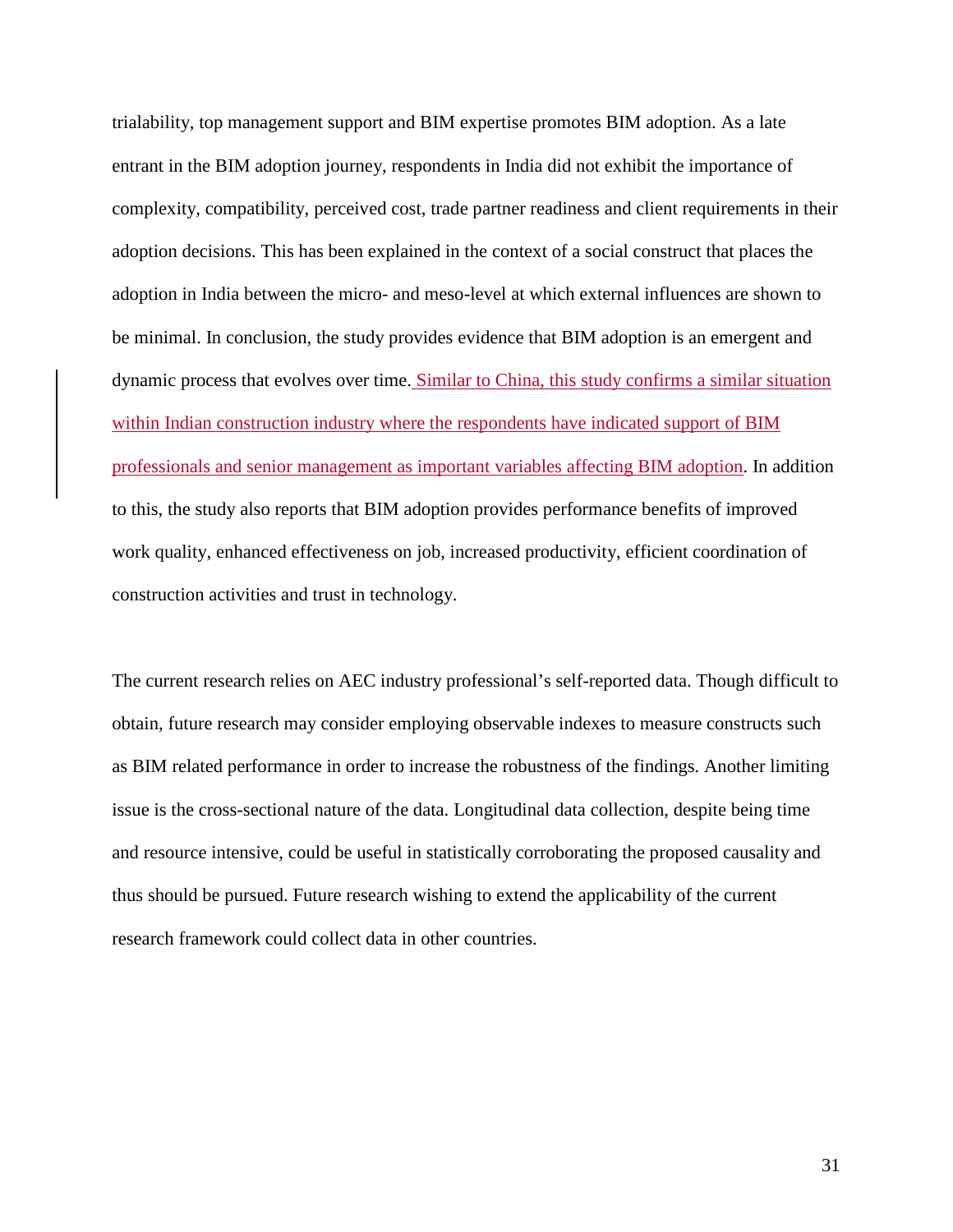# **References**

- Ahuja, R., Sawhney, A., & Arif, M. (2014). BIM based conceptual framework for lean and green integration. *Proceedings IGLC-22, Oslo, Norway*, *2*, 123–132.
- Al-Qirim, N. A. (2007). E-Commerce Adoption in Small Businesses: Cases from New Zealand. *Journal of Information Technology Case and Application Research*, *9*(2), 28–57. doi:10.1080/15228053.2007.10856111
- Arayici, Y., Coates, P., Koskela, L., Kagioglou, M., Usher, C., & O'Reilly, K. (2011a). BIM adoption and implementation for architectural practices. *Structural Survey*, *29*(1), 7–25. doi:10.1108/02630801111118377
- Arayici, Y., Coates, P., Koskela, L., Kagioglou, M., Usher, C., & O'Reilly, K. (2011b). Technology adoption in the BIM implementation for lean architectural practice. *Automation in Construction*, *20*(2), 189–195. doi:10.1016/j.autcon.2010.09.016
- Azhar, S., Khalfan, M., & Maqsood, T. (2012). Building Information Modeling (BIM): Now and Beyond. *Australasian Journal of Construction Economics and Building*, *12*(4), 15–28.
- Balocco, R., Mogre, R., & Toletti, G. (2009). Mobile internet and SMEs: a focus on the adoption. *Industrial Management & Data Systems*, *109*(2), 245–261. doi:10.1108/02635570910930127
- Barlish, K., & Sullivan, K. (2012). How to measure the benefits of BIM A case study approach. *Automation in Construction*, *24*, 149–159. doi:10.1016/j.autcon.2012.02.008
- Belanche, D., Casaló, L. V., & Flavián, C. (2012). Integrating trust and personal values into the Technology Acceptance Model: The case of e-government services adoption. *Cuadernos de Economía Y Dirección de La Empresa*, *15*(4), 192–204. doi:10.1016/j.cede.2012.04.004
- Bouchbout, K., & Alimazighi, Z. (2008). A Framework for Identifying the Critical Factors Affecting the Decision to Adopt and Use Inter-Organizational Information Systems. *International Science Index*, *2*(7), 338–345. Retrieved from http://waset.org/publications/2773
- Cao, D., Wang, G., Li, H., Skitmore, M., Huang, T., & Zhang, W. (2015). Practices and effectiveness of building information modelling in construction projects in China. *Automation in Construction*, *49*, 113–122. doi:10.1016/j.autcon.2014.10.014
- Carnaghan, C., & Klassen, K. (2007). Exploring the Determinants of Web-Based E- Business Evolution in Canada. In *Americas Conference on Information Systems (AMCIS)* (p. paper 225). Retrieved from http://aisel.aisnet.org/amcis2007/225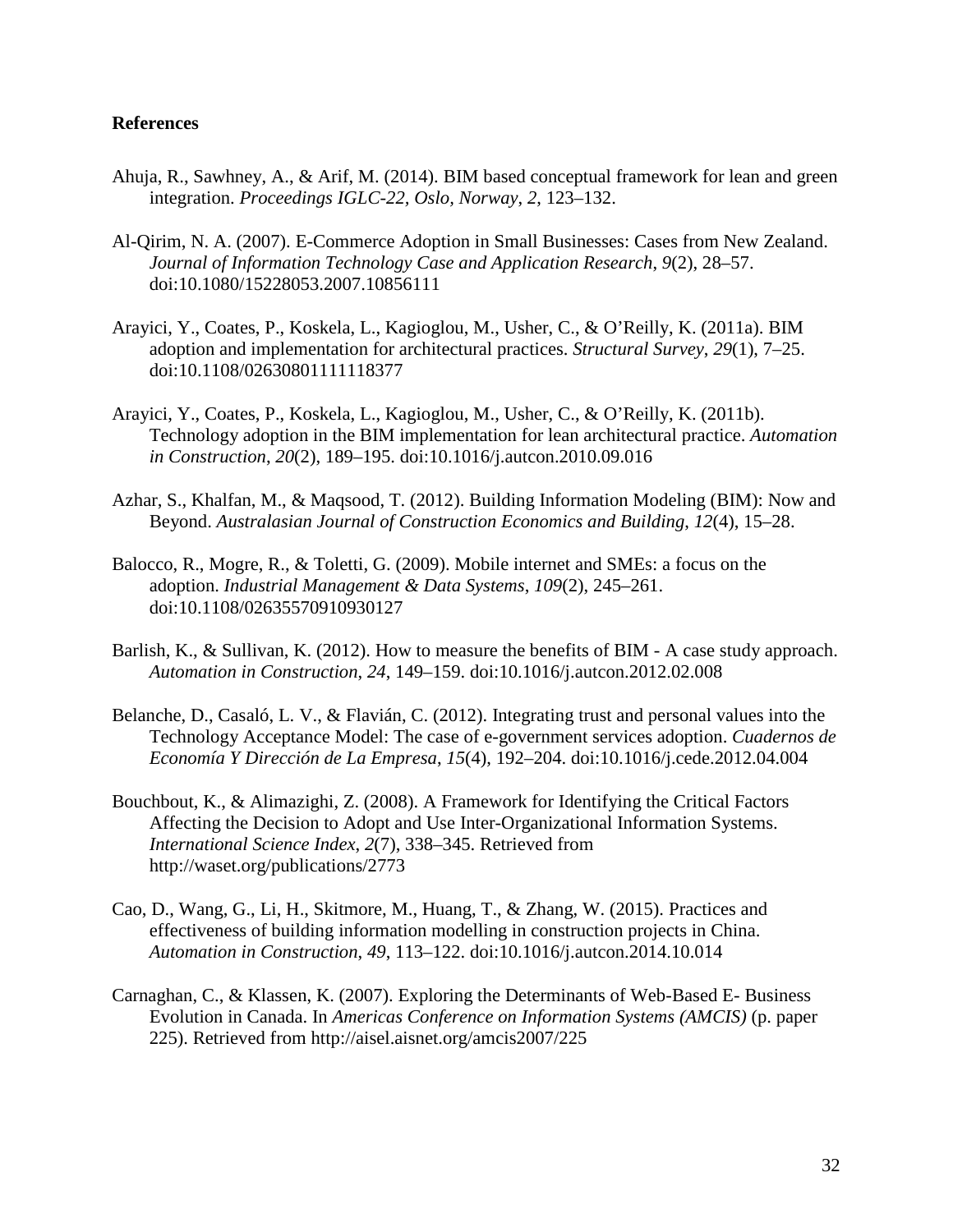- Chien, K. F., Wu, Z. H., & Huang, S. C. (2014). Identifying and assessing critical risk factors for BIM projects: Empirical study. *Automation in Construction*, *45*, 1–15. doi:10.1016/j.autcon.2014.04.012
- Chin, W. W., Marcolin, B. L., & Newsted, P. R. (2003). A Partial Least Squares Latent Variable Modeling Approach for Measuring Interaction Effects: Results from a Monte Carlo Simulation Study and an Electronic-Mail Emotion/Adoption Study. *Information Systems Research*, *14*(2), 189–217. doi:10.1287/isre.14.2.189.16018
- Chwelos, P., Benbasat, I., & Dexter, A. S. (2001). Research Report: Empirical Test of an EDI Adoption Model. *Information Systems Research*, *12*(3), 304–321. doi:10.1287/isre.12.3.304.9708
- Coates, P., Arayici, Y., Koskela, L., Kagioglou, M., Usher, C., & O'Reilly, K. (2010). The key performance indicators of the BIM implementation process. In *In Proceedings of Computing in Civil and Building Engineering International Conference,June 30 - July 2,Nothingham, UK* (p. 157). Nottingham University Press.
- Cohen, J. (1988). *Statistical power analysis for the behavioural sciences*. (N. L. E. Hillsade, Ed.) (Vol. 2nd.). Routledge.
- Crook, C. W., & Kumar, R. L. (1998). Electronic data interchange: a multi-industry investigation using grounded theory. *Information & Management*, *34*(2), 75–89. doi:10.1016/S0378- 7206(98)00040-8
- Davies, R., & Harty, C. (2011). Building Information Modelling as innovation journey: BIM experiences on a major UK healthcare infrastructure project. In *6th Nordic Conference on Construction Economics and Organisation–Shaping the Construction/Society Nexus, Denmark* (pp. 233–245).
- Ding, L. Y., Zhou, Y., Luo, H. B., & Wu, X. G. (2012). Using nD technology to develop an integrated construction management system for city rail transit construction. *Automation in Construction*, *21*, 64–73. doi:10.1016/j.autcon.2011.05.013
- Doolin, B., & Al Haj Ali, E. (2008). Adoption of Mobile Technology in the Supply Chain. *International Journal of E-Business Research*, *4*(4), 1–15. doi:10.4018/jebr.2008100101
- Eastman, C., Teicholz, P., Sacks, R., & Liston, K. (2011). *BIM handbook: A guide to building information modeling for Owners, Managers, Designers, Engineers and Contractors.* New Jersey: John Wiley & Sons, Inc.
- Elmualim, A., & Gilder, J. (2014). BIM: innovation in design management, influence and challenges of implementation. *Architectural Engineering and Design Management*, *10*(3-4), 183–199. doi:10.1080/17452007.2013.821399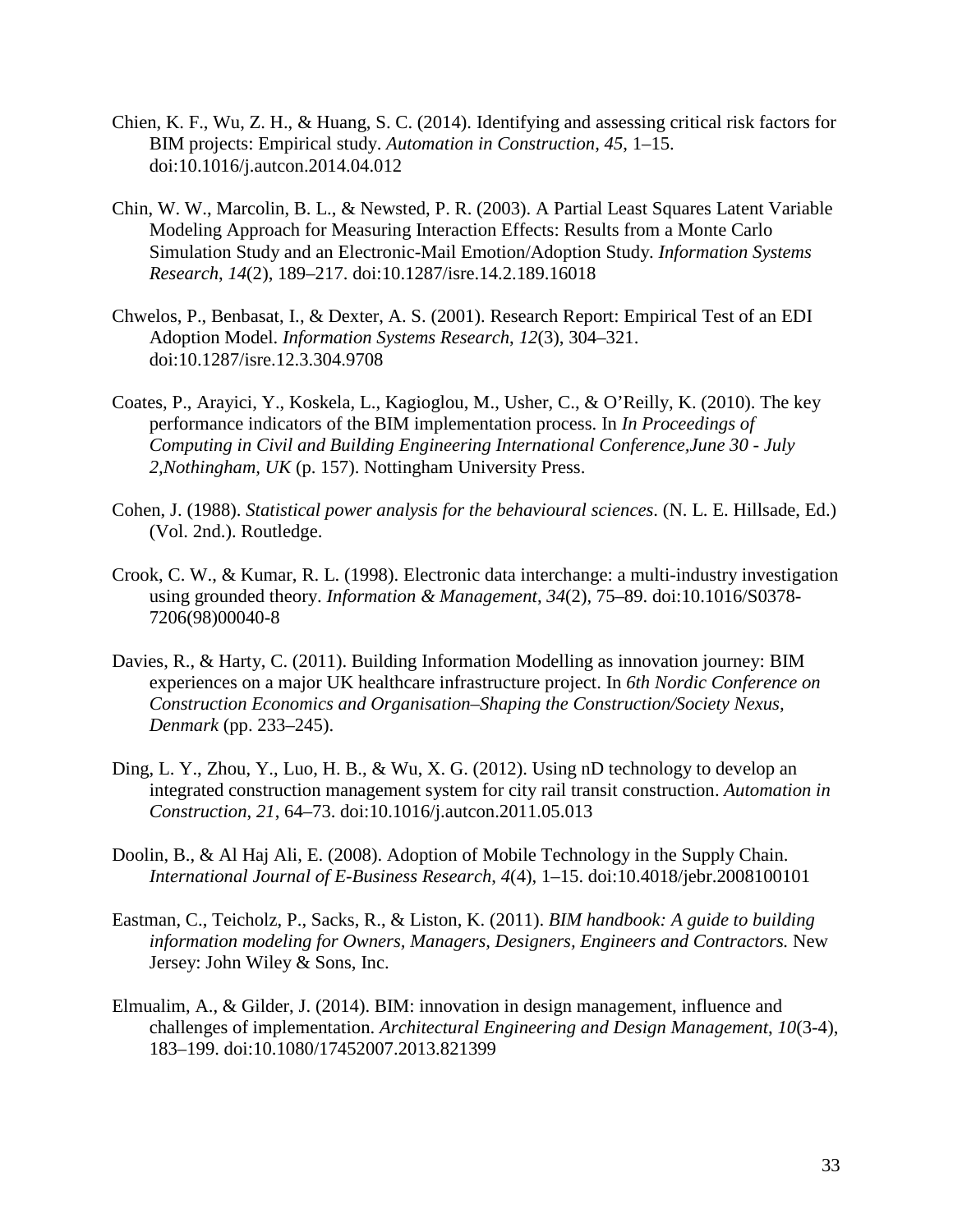- Fink, M., Harms, R., & Kraus, S. (2008). Cooperative internationalization of SMEs: Selfcommitment as a success factor for International Entrepreneurship. *European Management Journal*, *26*(6), 429–440. doi:10.1016/j.emj.2008.09.003
- Forgues, D., Staub-french, S., Tahrani, S., & Poirier, E. (2014). *The inevitable shift towards Building Information Modeling (BIM) in Canada's construction sector: A three-project summary*. *CEFRIO: The digital experience*. Retrieved from www.cefrio.qc.ca/media/uploader/3\_Construction\_ICT\_final\_summary\_report\_March\_20\_ 2014.pdf
- Gilligan, B., & Kunz, J. (2007). *VDC Use in 2007: Significant Value, Dramatic Growth, and Apparent Business Opportunity*. *Center For Integrated Facility Engineering*. Stanford: Stanford University.
- Grover, V. (1993). An Empirically Derived Model for the Adoption of Customer-based Interorganizational Systems\*. *Decision Sciences*, *24*(3), 603–640. doi:10.1111/j.1540- 5915.1993.tb01295.x
- Gu, N., & London, K. (2010). Understanding and facilitating BIM adoption in the AEC industry. *Automation in Construction*, *19*(8), 988–999. doi:10.1016/j.autcon.2010.09.002
- Hair, J. F., Sarstedt, M., Ringle, C. M., & Mena, J. A. (2012). An assessment of the use of partial least squares structural equation modeling in marketing research. *Journal of the Academy of Marketing Science*, *40*(3), 414–433. doi:10.1007/s11747-011-0261-6
- Hooper, M., & Ekholm, A. (2010). A pilot study: Towards BIM integration An analysis of design information exchange & coordination. In *In Proceedings of CIB W78: 27th International Conference, Cairo, Egypt, 16-18 November*.
- Howard, R., & Björk, B.-C. (2008). Building information modelling Experts' views on standardisation and industry deployment. *Advanced Engineering Informatics*, *22*(2), 271– 280. doi:10.1016/j.aei.2007.03.001
- Huang, Z., Janz, B. D., & Frolick, M. N. (2008). A Comprehensive Examination of Internet-EDI Adoption. *Information Systems Management*, *25*(3), 273–286. doi:10.1080/10580530802151228
- Jain, M., Le, A. N. H., Lin, J. Y., & Cheng, J. M. (2011). Exploring the Factors Favoring mCommerce Adoption among Indian MSMEs : A TOE Perspective. *Tunghai Management Review*, *13*(1), 147–188. Retrieved from http://thuir.thu.edu.tw/retrieve/19713/13-5.pdf
- Kaner, I., Sacks, R., Kassian, W., & Quitt, T. (2008). Case studies of BIM adoption for precast concrete design by mid-sized structural engineering firms. *ITcon*, *13*(Special Issue Case studies of BIM use), 303–323. Retrieved from http://www.itcon.org/2008/21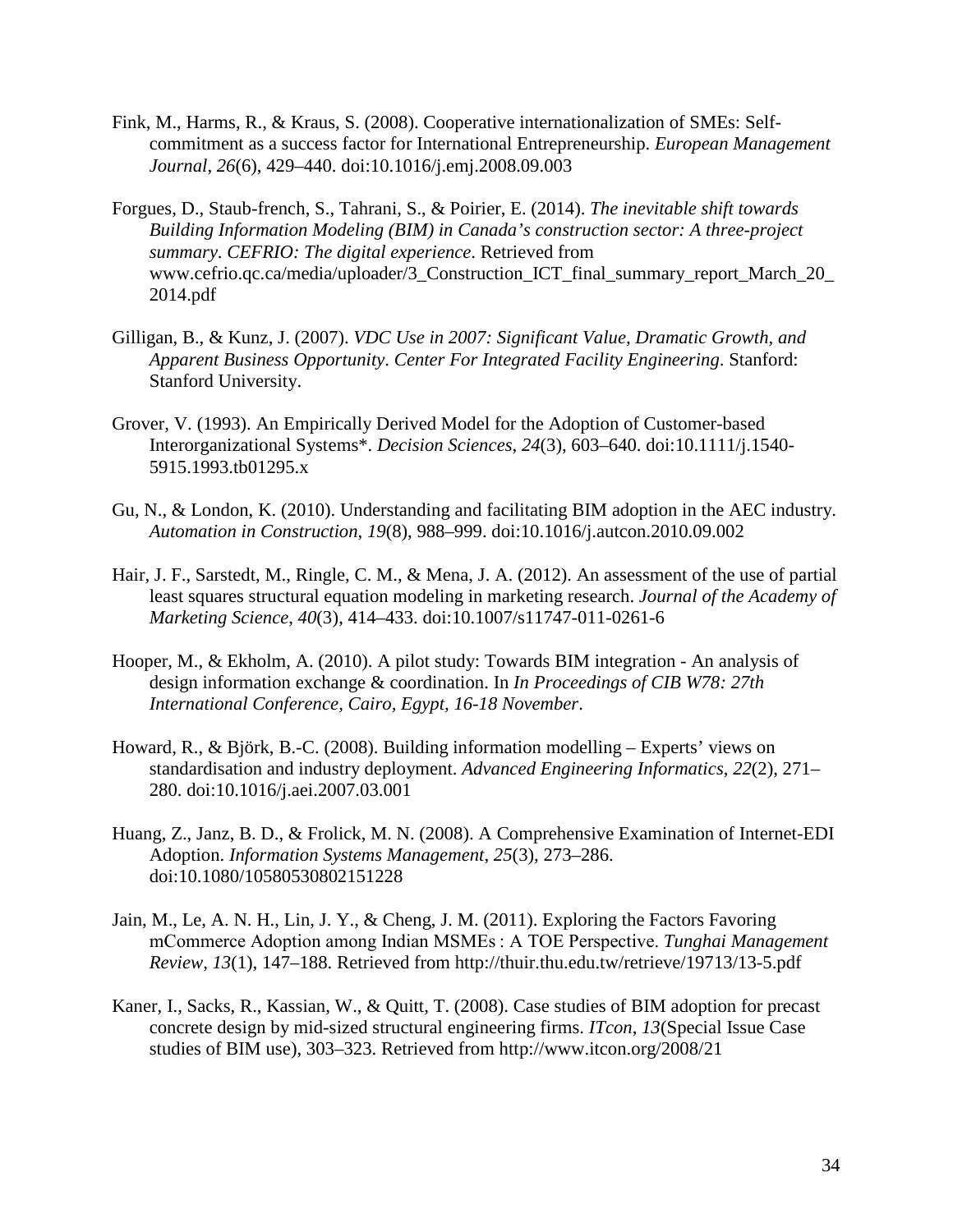- Khemlani, L. (2012). *A Case Study of BIM Implementation in India*. *AECbytes*. Retrieved August 4, 2015, from http://www.aecbytes.com/buildingthefuture/2012/InformArchitects-CaseStudy.html
- Kuan, K. K. Y., & Chau, P. Y. K. (2001). A perception-based model for EDI adoption in small businesses using a technology-organization-environment framework. *Information and Management*, *38*(8), 507–521. doi:10.1016/S0378-7206(01)00073-8
- Kumar, & Mukherjee, M. (2009). Scope of building information modeling (BIM) in India. *Journal of Engineering Science and Technology Review*, *2*(1), 165–169. Retrieved from http://www.jestr.org/downloads/volume2/fulltext2909.pdf
- Kumar, S., & Swaminathan, J. M. (2003). Diffusion of Innovations Under Supply Constraints. *Operations Research*, *51*(6), 866–879. doi:10.1287/opre.51.6.866.24918
- Kunz, J. and Fischer, M. (2007). *Virtual Design and Construction: Themes, Case Studies, and Implementation Suggestions* (No. 097). Stanford: Center fpr Integrated Facility Engineering (CIFE). Retrieved from http://cife.stanford.edu/sites/default/files/WP097\_0.pdf
- Langar, S. (2013). *The Role of Building Information Modeling (BIM) in the implementation of Rainwater Harvesting Technologies and Strategies*. (Unpublished doctoral thesis). Retrieved from https://vtechworks.lib.vt.edu/handle/10919/51826
- Lin, H.-F., & Lee, G.-G. (2005). Impact of organizational learning and knowledge management factors on e‐business adoption. *Management Decision*, *43*(2), 171–188. doi:10.1108/00251740510581902
- Lin, H.-F., & Lin, S. M. (2008). Determinants of e-business diffusion: A test of the technology diffusion perspective. *Technovation*, *28*(3), 135–145. doi:10.1016/j.technovation.2007.10.003
- Linderoth, H. C. J. (2010). Understanding adoption and use of BIM as the creation of actor networks. *Automation in Construction*, *19*(1), 66–72. doi:10.1016/j.autcon.2009.09.003
- Liu, R., Issa, R. R. A., & Olbina, S. (2010). Factors influencing the adoption of building information modeling in the AEC Industry. In *Proceedings of the International Conference on Computing in Civil and Building Engineering, June 30- july 2, Nottingham, UK* (p. 7).
- Love, P. E. D., Edwards, D. J., Han, S., & Goh, Y. M. (2011). Design error reduction: toward the effective utilization of building information modeling. *Research in Engineering Design*, *22*(3), 173–187. doi:10.1007/s00163-011-0105-x
- Mahalingam, A., Yadav, A. K., & Varaprasad, J. (2015). Investigating the Role of Lean Practices in Enabling BIM Adoption: Evidence from Two Indian Cases. *Journal of Construction Engineering and Management*, *141*(7), 05015006. doi:10.1061/(ASCE)CO.1943- 7862.0000982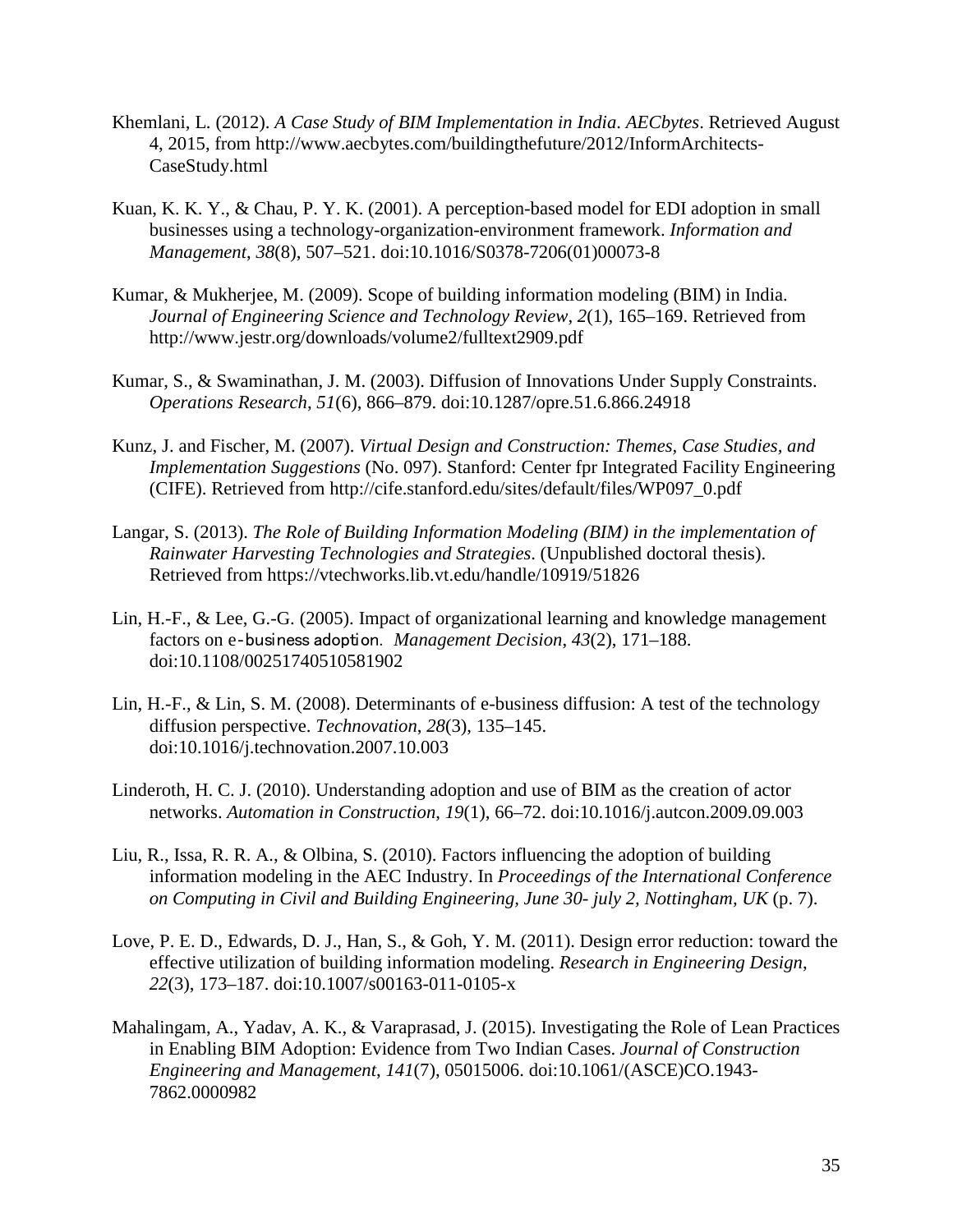- Mcgowan, M. K., & Madey, G. R. (1998). The Influence of Organization Structure and Organizational Learning Factors on the Extent of EDI Implementation in U.S. Firms. *Information Resources Management Journal*, *11*(3), 17–27. doi:10.4018/irmj.1998070102
- McGraw Hill Construction. (2014a). *The Business Value of BIM for Construction in Major GLobal Markets: How contractors around the world are driving innovation with Building Information Modeling*. Bedford:McGraw Hill Construction. Retrieved from https://synchroltd.com/newsletters/Business Value Of BIM In Global Markets 2014.pdf
- McGraw Hill Construction. (2014b). *The Business Value of BIM for Owners*. Bedford. Retrieved from http://i2sl.org/elibrary/documents/Business\_Value\_of\_BIM\_for\_Owners\_SMR\_(2014).pdf
- McKinsey Global Institute. (2010). *India's urban awakening: Building inclusive cities, sustaining economic growth*. Retrieved from http://www.mckinsey.com/globalthemes/urbanization/urban-awakening-in-india
- Miettinen, R., & Paavola, S. (2014). Beyond the BIM utopia: Approaches to the development and implementation of building information modeling. *Automation in Construction*, *43*, 84– 91. doi:10.1016/j.autcon.2014.03.009
- Mihindu, S., & Arayici, Y. (2008). Digital Construction through BIM Systems will Drive the Reengineering of Construction Business Practices. In *2008 International Conference Visualisation* (pp. 29–34). IEEE. doi:10.1109/VIS.2008.22
- Mirchandani, A. A., & Motwani, J. (2001). Understanding Small Business Electronic Commerce Adoption: An Empirical Analysis. *Journal of Computer Information Systems*, *41*(3), 70–73. doi:10.1080/08874417.2001.11647011
- Mohd-Nor, M. F. I., & Grant, M. P. (2014). Building Information Modelling (BIM) in the Malaysian Architecture Industry. *WSEAS Transactions on Environment and Development*, *10*(28), 264–273. Retrieved from http://www.wseas.org/multimedia/journals/environment/2014/a325715-200.pdf
- Moore, G. C., & Benbasat, I. (1991). Development of an Instrument to Measure the Perceptions of Adopting an Information Technology Innovation. *Information Systems Research*, *2*(3), 192–222. doi:10.1287/isre.2.3.192
- Moum, A. (2010). Design team stories: Exploring interdisciplinary use of 3D object models in practice. *Automation in Construction*, *19*(5), 554–569. doi:10.1016/j.autcon.2009.11.007
- Navendren, D., Manu, P., Shelbourn, M., & Mahamadu, A. (2014). Challenges to building information modelling implementation in UK: Designers' perspectives. In A. Raiden & E. Aboagye-Nimo (Eds.), *Proceedings of 30th Annual ARCOM Conference, 1-3 September 2014, Portsmouth, UK* (pp. 733–42). Portsmouth: ARCOM.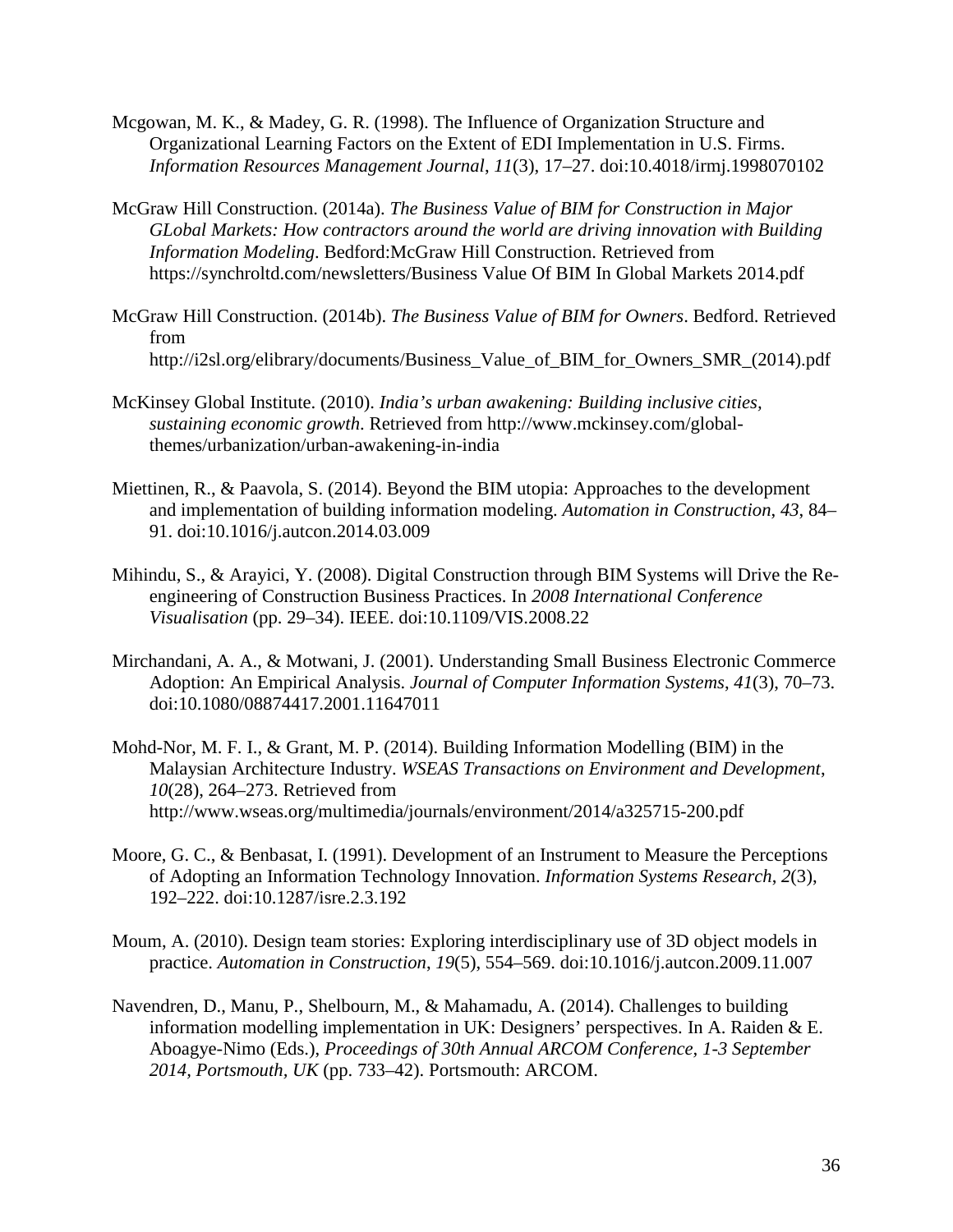- NBS. (2015). *NBS National BIM Report 2015*. Newcastle Upon Tyne: RIBA Enterprises Ltd. Retrieved from https://www.thenbs.com/knowledge/nbs-national-bim-report-2015
- Newton, K., & Chileshe, N. (2012). Awareness, usage and benefits of Building Information Modelling (BIM) adoption—the case of the South Australian construction organisations. *28th Annual ARCOM Conference, 3-5 September 2012, Edinburgh, UK*, 3–12. Retrieved from http://www.arcom.ac.uk/-docs/proceedings/ar2012-0003-0012\_Newton\_Chileshe.pdf
- Oliveira, T., & Martins, M. F. (2011). Literature Review of Information Technology Adoption Models at Firm Level. *The Electronic Journal Information Systems Evaluation*, *14*(1), 110– 121. Retrieved from http://www.ejise.com/issue/download.html?idArticle=705
- Panaitescu, R. (2014). *Building Information Modeling: Towards a Structured Implementation Process in an Engineering Organization*. Master Thesis Netherlands: TU Delft. Retrieved from http://repository.tudelft.nl/view/ir/uuid:df3f4fdc-b86b-48df-ba3c-25a22c0002a2/
- Panuwatwanich, K., & Peansupap, V. (2013). Factors Affecting the Current Diffusion of BIM: A Qualitative Study of Online Professional Network. In *Creative Construction Conference, July 6-9, Budapest, Hungary* (pp. 575–586).
- Podsakoff, P. M., MacKenzie, S. B., Lee, J.-Y., & Podsakoff, N. P. (2003). Common method biases in behavioral research: A critical review of the literature and recommended remedies. *Journal of Applied Psychology*, *88*(5), 879–903. doi:10.1037/0021-9010.88.5.879
- Premkumar, G., & Roberts, M. (1999). Adoption of new information technologies in rural small businesses. *Omega*, *27*(4), 467–484. doi:10.1016/S0305-0483(98)00071-1
- Ramdani, B., Kawalek, P., & Lorenzo, O. (2009). Predicting SMEs' adoption of enterprise systems. *Journal of Enterprise Information Management*, *22*(1/2), 10–24. doi:10.1108/17410390910922796
- Ramilo, R., & Embi, M. R. Bin. (2014). Critical analysis of key determinants and barriers to digital innovation adoption among architectural organizations. *Frontiers of Architectural Research*, *3*(4), 431–451. doi:10.1016/j.foar.2014.06.005
- Ratnasingam, P., Pavlou, P. A., & Tan, Y. (2002). The importance of technology trust for B2B electronic commerce. In *Bled Electronic Commerce* (pp. 384–398). Retrieved from http://domino.fov.unimb.si/proceedings.nsf/0/3edd0cb3dfa76aa6c1256e9f0037a3da/\$FILE/ratnasingam.pdf

Ringle, C. M., Wende, S., & Wil, A. (2005). SmartPLS 2.0 (beta). Hamburg: SmartPLS.

Roberts, K. G., & Pick, J. B. (2004). Technology factors in corporate adoption of mobile cell phones: a case study analysis. In *37th Annual Hawaii International Conference on System Sciences, Big Island, Hawaii, USA.* (p. 10). IEEE. doi:10.1109/HICSS.2004.1265678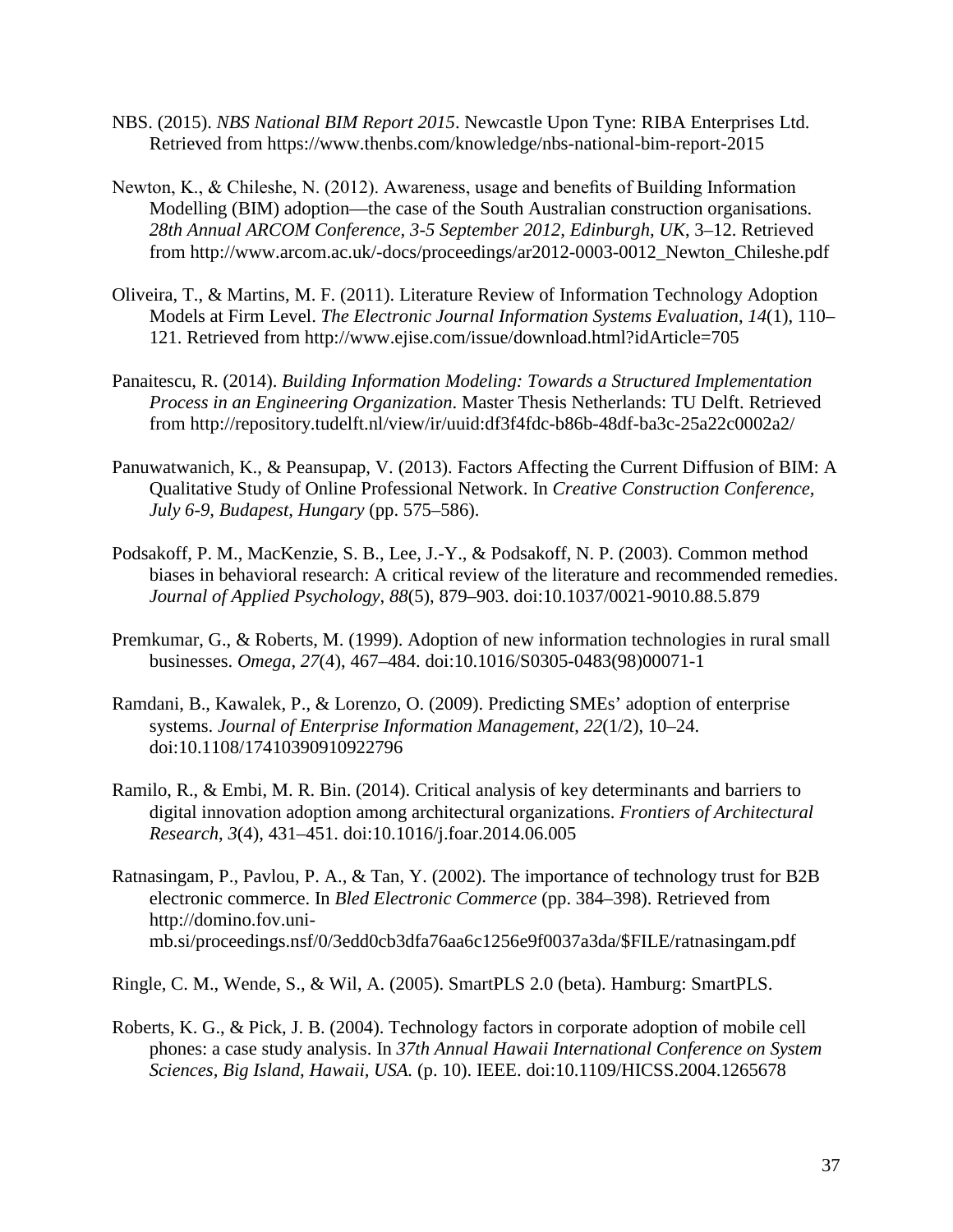Rogers, E. M. (2003). *Diffusion of Innovations*. New York: The Free Press.

- Russell, D. M., & Hoag, A. M. (2004). People and information technology in the supply chain. *International Journal of Physical Distribution & Logistics Management*, *34*(2), 102–122. doi:10.1108/09600030410526914
- Sabol, L. (2008). Challenges in Cost Estimating with Building Information Modeling. *Design + Construction Strategies, LLC*. Washington, DC: Design+Construction Strategies. Retrieved from http://www.dcstrategies.net/about.html
- Sackey, E., Tuuli, M., & Dainty, A. (2015). Sociotechnical Systems Approach to BIM Implementation in a Multidisciplinary Construction Context. *Journal of Management in Engineering*, *31*(1), A4014005. doi:10.1061/(ASCE)ME.1943-5479.0000303
- Sacks, R., Koskela, L., Dave, B. A., & Owen, R. (2010). Interaction of Lean and Building Information Modeling in Construction. *Journal of Construction Engineering and Management*, *136*(9), 968–980. doi:10.1061/(ASCE)CO.1943-7862.0000203
- Sawhney, A. (2014). *International BIM implementation guide: RICS guidance note, global*. *RICS* (1st ed.). London: Royal Institution of Chartered Surveyors. Retrieved from http://www.rics.org/us/knowledge/professional-guidance/guidance-notes/international-bimimplementation-guide-1st-edition/
- Sawhney, A. (2014). *State of BIM Adoption and Outlook in India*. Noida: RICS School of Built Environment, Amity University. Retrieved from http://ricssbe.org/RICSINDIA/media/rics/News/RICS-SBE-Research\_State-of-BIM-Adoption.pdf
- Sawhney, A., & Singhal, P. (2013). Drivers and Barriers to the Use of Building Information Modelling in India. *International Journal of 3-D Information Modeling*, *2*(3), 46–63. doi:10.4018/ij3dim.2013070104
- Sebastian, R. (2011). Changing roles of the clients, architects and contractors through BIM. *Engineering, Construction and Architectural Management*, *18*(2), 176–187. doi:10.1108/09699981111111148
- Son, H., Lee, S., & Kim, C. (2015). What drives the adoption of building information modeling in design organizations? An empirical investigation of the antecedents affecting architects' behavioral intentions. *Automation in Construction*, *49*, 92–99. doi:10.1016/j.autcon.2014.10.012
- Srinivasan, R., Lilien, G. L., & Rangaswamy, A. (2002). Technological Opportunism and Radical Technology Adoption: An Application to E-Business. *Journal of Marketing*, *66*(3), 47–60. doi:10.1509/jmkg.66.3.47.18508